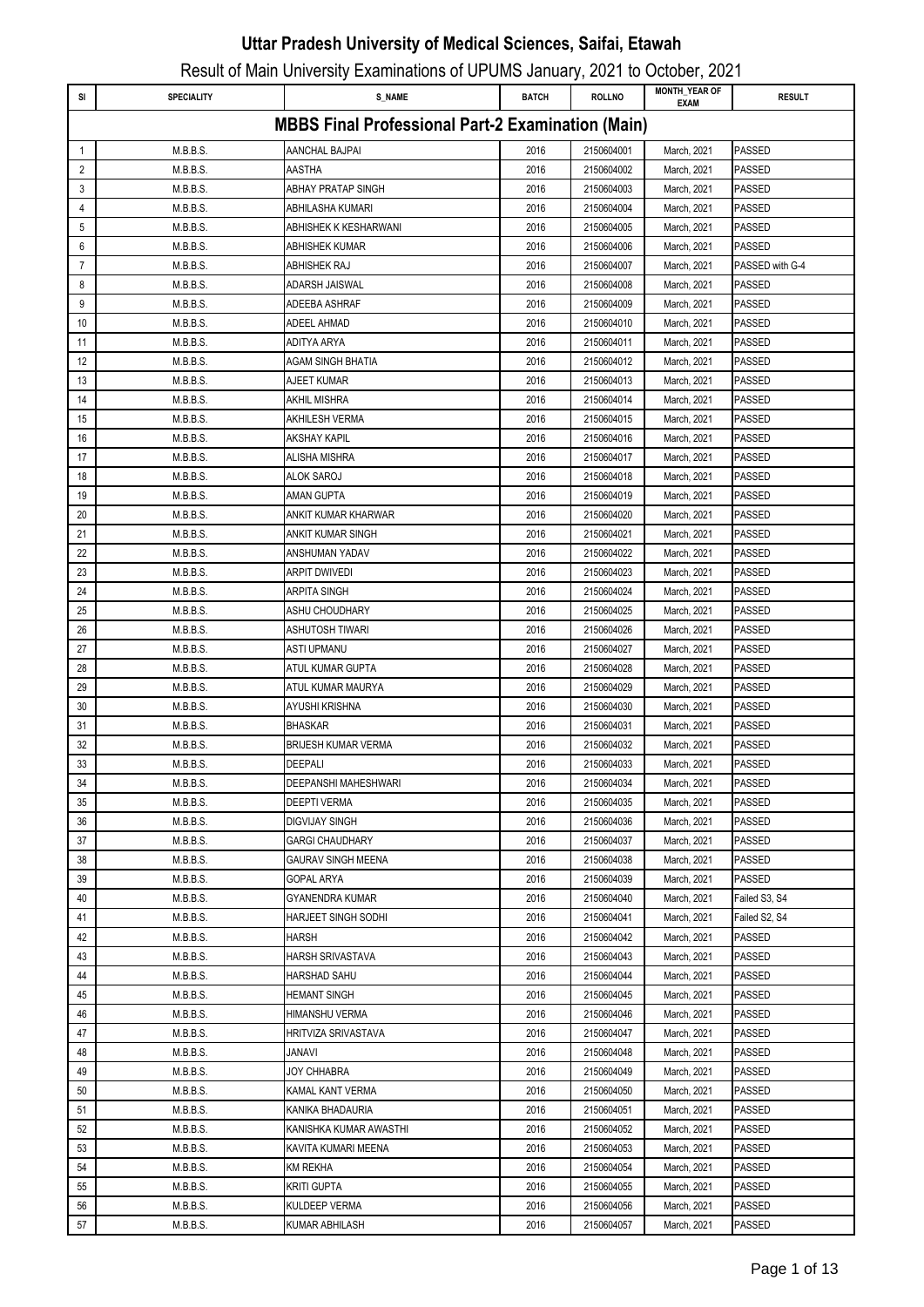|     |                   |                             |              |               | <br><b>MONTH_YEAR OF</b> |                 |
|-----|-------------------|-----------------------------|--------------|---------------|--------------------------|-----------------|
| SI  | <b>SPECIALITY</b> | <b>S_NAME</b>               | <b>BATCH</b> | <b>ROLLNO</b> | EXAM                     | <b>RESULT</b>   |
| 58  | M.B.B.S.          | <b>KUMARI PRIYA</b>         | 2016         | 2150604058    | March, 2021              | PASSED          |
| 59  | M.B.B.S.          | KUMARI SAPNA DUBEY          | 2016         | 2150604059    | March, 2021              | PASSED          |
| 60  | M.B.B.S.          | LALIT KUMAR MAURYA          | 2016         | 2150604060    | March, 2021              | Failed S4       |
| 61  | M.B.B.S.          | LAVANYA PRASAD              | 2016         | 2150604061    | March, 2021              | PASSED          |
| 62  | M.B.B.S.          | MAHEK VERMA                 | 2016         | 2150604062    | March, 2021              | PASSED          |
| 63  | M.B.B.S.          | MAHIMA GUPTA                | 2016         | 2150604063    | March, 2021              | PASSED          |
| 64  | M.B.B.S.          | MANAV                       | 2016         | 2150604064    | March, 2021              | PASSED          |
| 65  | M.B.B.S.          | <b>MANISHA RATHORE</b>      | 2016         | 2150604065    | March, 2021              | PASSED          |
| 66  | M.B.B.S.          | MANTHAN GUPTA               | 2016         | 2150604066    | March, 2021              | PASSED          |
| 67  | M.B.B.S.          | MINTU KUMAR DAS             | 2016         | 2150604067    | March, 2021              | PASSED          |
| 68  | M.B.B.S.          | MOHAMMAD AZAM KHAN          | 2016         | 2150604068    | March, 2021              | PASSED          |
| 69  | M.B.B.S.          | <b>MOHD KALEEM</b>          | 2016         | 2150604069    | March, 2021              | PASSED          |
| 70  | M.B.B.S.          | MONISH ANSARI               | 2016         | 2150604070    | March, 2021              | PASSED          |
| 71  | M.B.B.S.          | <b>MUKUL MISHRA</b>         | 2016         | 2150604071    | March, 2021              | PASSED          |
| 72  | M.B.B.S.          | NAMYA MEHROTRA              | 2016         | 2150604072    | March, 2021              | PASSED          |
| 73  | M.B.B.S.          | NEETU                       | 2016         | 2150604073    | March, 2021              | PASSED          |
| 74  | M.B.B.S.          | NIDA FATMA                  | 2016         | 2150604074    | March, 2021              | PASSED          |
| 75  | M.B.B.S.          | NIKHIL SACHAN               | 2016         | 2150604075    | March, 2021              | PASSED          |
| 76  | M.B.B.S.          | NISHKARSH BANSAL            | 2016         | 2150604076    | March, 2021              | PASSED          |
| 77  | M.B.B.S.          | NITYA TRIPATHI              | 2016         | 2150604077    | March, 2021              | PASSED          |
| 78  | M.B.B.S.          | PARITOSH SINGH              | 2016         | 2150604078    | March, 2021              | PASSED          |
| 79  | M.B.B.S.          | PARVEZ AHMAD                | 2016         | 2150604079    | March, 2021              | PASSED          |
| 80  | M.B.B.S.          | PATEL SUBHASH CHOTELAL      | 2016         | 2150604080    | March, 2021              | PASSED          |
| 81  | M.B.B.S.          | POOJA YADAV                 | 2016         | 2150604081    | March, 2021              | PASSED          |
| 82  | M.B.B.S.          | PRABHANSHU SHARMA           | 2016         | 2150604082    | March, 2021              | PASSED          |
| 83  |                   |                             | 2016         |               |                          |                 |
|     | M.B.B.S.          | PRAKHAR VARSHNEY            |              | 2150604083    | March, 2021              | PASSED          |
| 84  | M.B.B.S.          | PRAMTHESH TIWARI            | 2016         | 2150604084    | March, 2021              | PASSED          |
| 85  | M.B.B.S.          | PRATHAM AGARWAL             | 2016         | 2150604085    | March, 2021              | PASSED          |
| 86  | M.B.B.S.          | PRAVEEN KUMAR NYARIA        | 2016         | 2150604086    | March, 2021              | PASSED          |
| 87  | M.B.B.S.          | PRIYAL SINGH                | 2016         | 2150604087    | March, 2021              | PASSED          |
| 88  | M.B.B.S.          | PRIYANSHI CHAUDHARY         | 2016         | 2150604088    | March, 2021              | PASSED          |
| 89  | M.B.B.S.          | PULKIT SINGH                | 2016         | 2150604089    | March, 2021              | PASSED          |
| 90  | M.B.B.S.          | PULKIT SINGHAL              | 2016         | 2150604090    | March, 2021              | PASSED          |
| 91  | M.B.B.S.          | RAHUL KUMAR GAUTAM          | 2016         | 2150604091    | March, 2021              | <b>PASSED</b>   |
| 92  | M.B.B.S.          | RAHUL KUMAR GAUTAM          | 2016         | 2150604092    | March, 2021              | <b>PASSED</b>   |
| 93  | M.B.B.S.          | RAHUL KUSHWAHA              | 2016         | 2150604093    | March, 2021              | PASSED          |
| 94  | M.B.B.S.          | RAJIV RANJAN TIWARI         | 2016         | 2150604094    | March, 2021              | PASSED          |
| 95  | M.B.B.S.          | RAVEENA JAIN                | 2016         | 2150604095    | March, 2021              | PASSED          |
| 96  | M.B.B.S.          | RAVI KUMAR                  | 2016         | 2150604096    | March, 2021              | PASSED          |
| 97  | M.B.B.S.          | RAVINDRA KUMAR              | 2016         | 2150604097    | March, 2021              | PASSED          |
| 98  | M.B.B.S.          | <b>REETI SHARMA</b>         | 2016         | 2150604098    | March, 2021              | PASSED          |
| 99  | M.B.B.S.          | RHIEA                       | 2016         | 2150604099    | March, 2021              | PASSED          |
| 100 | M.B.B.S.          | RISHABH KUMAR MISHRA        | 2016         | 2150604100    | March, 2021              | PASSED          |
| 101 | M.B.B.S.          | RITURAJ                     | 2016         | 2150604101    | March, 2021              | PASSED          |
| 102 | M.B.B.S.          | <b>ROHIT KUMAR</b>          | 2016         | 2150604102    | March, 2021              | PASSED          |
| 103 | M.B.B.S.          | <b>SACHIN GARG</b>          | 2016         | 2150604103    | March, 2021              | PASSED          |
| 104 | M.B.B.S.          | SADAF SHAHID                | 2016         | 2150604104    | March, 2021              | PASSED          |
| 105 | M.B.B.S.          | SADIYA SAHAR                | 2016         | 2150604105    | March, 2021              | PASSED          |
| 106 | M.B.B.S.          | SAGAR KHANNE                | 2016         | 2150604106    | March, 2021              | PASSED          |
| 107 | M.B.B.S.          | SAIM HUSAIN                 | 2016         | 2150604107    | March, 2021              | PASSED          |
| 108 | M.B.B.S.          | SALIK SEHAR                 | 2016         | 2150604108    | March, 2021              | PASSED with G-4 |
| 109 | M.B.B.S.          | SANT BAHADUR                | 2016         | 2150604109    | March, 2021              | PASSED          |
| 110 | M.B.B.S.          | SAPANA MISHRA               | 2016         | 2150604110    | March, 2021              | PASSED          |
| 111 | M.B.B.S.          | SHAGUFTA ANJUM              | 2016         | 2150604111    | March, 2021              | PASSED          |
| 112 | M.B.B.S.          | SHAILENDRA KUMAR CHAURASIYA | 2016         | 2150604112    | March, 2021              | PASSED          |
| 113 | M.B.B.S.          | SHALINI RAJ GOND            | 2016         | 2150604113    | March, 2021              | PASSED          |
| 114 | M.B.B.S.          | SHASHI KUMAR UPADHYAY       | 2016         | 2150604114    | March, 2021              | PASSED          |
| 115 | M.B.B.S.          | SHASHI PRAKASH TIWARI       | 2016         | 2150604115    | March, 2021              | PASSED          |
| 116 | M.B.B.S.          | SHIKHA TIWARI               | 2016         | 2150604116    | March, 2021              | PASSED          |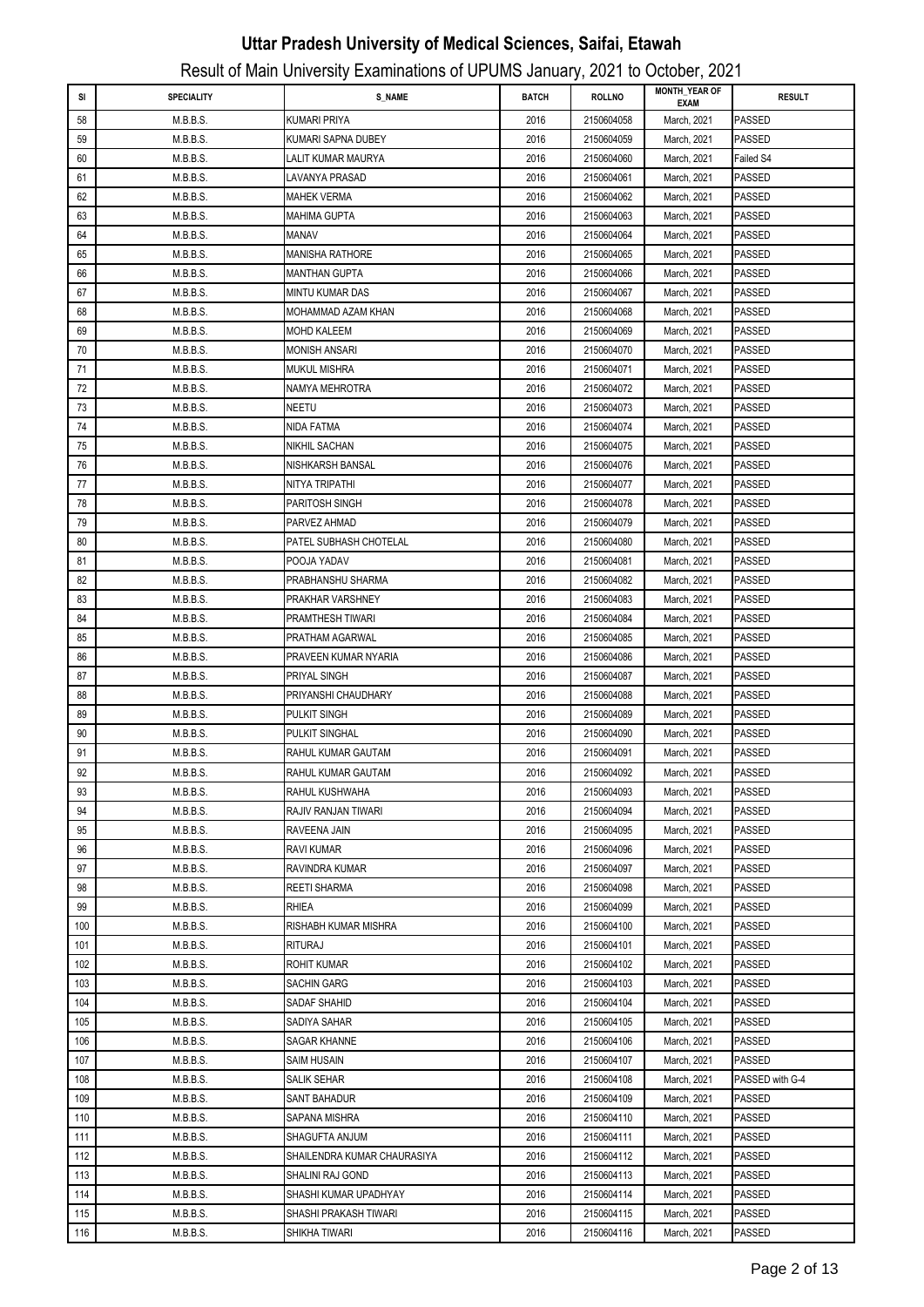|                |                   | Result of Main University Examinations of UPUMS January, 2021 to October, 2021 |              |               |                                     |                                |
|----------------|-------------------|--------------------------------------------------------------------------------|--------------|---------------|-------------------------------------|--------------------------------|
| SI             | <b>SPECIALITY</b> | <b>S_NAME</b>                                                                  | <b>BATCH</b> | <b>ROLLNO</b> | <b>MONTH YEAR OF</b><br><b>EXAM</b> | <b>RESULT</b>                  |
| 117            | M.B.B.S.          | SHIKHA YADAV                                                                   | 2016         | 2150604117    | March, 2021                         | <b>PASSED</b>                  |
| 118            | M.B.B.S.          | SHIVAM SINGH                                                                   | 2016         | 2150604118    | March, 2021                         | <b>PASSED</b>                  |
| 119            | M.B.B.S.          | SHIVANI MAURYA                                                                 | 2016         | 2150604119    | March, 2021                         | PASSED with G-1                |
| 120            | M.B.B.S.          | SHIVANI TOMAR                                                                  | 2016         | 2150604120    | March, 2021                         | <b>PASSED</b>                  |
| 121            | M.B.B.S.          | SHOAIB IQBAL                                                                   | 2016         | 2150604121    | March, 2021                         | <b>PASSED</b>                  |
| 122            | M.B.B.S.          | SHREYA SINGH                                                                   | 2016         | 2150604122    | March, 2021                         | <b>PASSED</b>                  |
| 123            | M.B.B.S.          | SHUBHAM                                                                        | 2016         | 2150604123    | March, 2021                         | <b>PASSED</b>                  |
| 124            | M.B.B.S.          | SHUBHAM MAURYA                                                                 | 2016         | 2150604124    | March, 2021                         | <b>PASSED</b>                  |
| 125            | M.B.B.S.          | <b>SIMRAN SINGH</b>                                                            | 2016         | 2150604125    | March, 2021                         | <b>PASSED</b>                  |
| 126            | M.B.B.S.          | SONALI SHARMA                                                                  | 2016         | 2150604126    | March, 2021                         | <b>PASSED</b>                  |
| 127            | M.B.B.S.          | SRIJAN ANAND PANDEY                                                            | 2016         | 2150604127    | March, 2021                         | <b>PASSED</b>                  |
| 128            | M.B.B.S.          | SRISHTI JAISWAL                                                                | 2016         | 2150604128    | March, 2021                         | <b>PASSED</b>                  |
| 129            | M.B.B.S.          | SUDHANSHU MITTAL                                                               | 2016         | 2150604129    | March, 2021                         | <b>PASSED</b>                  |
| 130            | M.B.B.S.          | SUDHANSHU UPADHYAY                                                             | 2016         | 2150604130    | March, 2021                         | <b>PASSED</b>                  |
| 131            | M.B.B.S.          | SUMIT KUMAR VERMA                                                              | 2016         | 2150604131    | March, 2021                         | <b>PASSED</b>                  |
| 132            | M.B.B.S.          | SUNDARAM                                                                       | 2016         | 2150604132    | March, 2021                         | <b>PASSED</b>                  |
| 133            | M.B.B.S.          | SUSHANT PRASAD                                                                 | 2016         | 2150604133    | March, 2021                         | <b>PASSED</b>                  |
| 134            | M.B.B.S.          | SUYASH GUPTA                                                                   | 2016         | 2150604134    | March, 2021                         | <b>PASSED</b>                  |
|                | M.B.B.S.          |                                                                                | 2016         |               | March, 2021                         | <b>PASSED</b>                  |
| 135            |                   | SWATI GAUTAM                                                                   |              | 2150604135    |                                     |                                |
| 136            | M.B.B.S.          | SWATI TIWARI                                                                   | 2016         | 2150604136    | March, 2021<br>March, 2021          | <b>PASSED</b><br><b>PASSED</b> |
| 137            | M.B.B.S.          | <b>SYED MOHD RAZA</b>                                                          | 2016         | 2150604137    |                                     |                                |
| 138            | M.B.B.S.          | <b>TUSHAR AGARWAL</b>                                                          | 2016         | 2150604138    | March, 2021                         | <b>PASSED</b>                  |
| 139            | M.B.B.S.          | UJJWAL MISHRA                                                                  | 2016         | 2150604139    | March, 2021                         | <b>PASSED</b>                  |
| 140            | M.B.B.S.          | VEERENDRA SINGH                                                                | 2016         | 2150604140    | March, 2021                         | <b>PASSED</b>                  |
| 141            | M.B.B.S.          | <b>VIBHOR PATHAK</b>                                                           | 2016         | 2150604141    | March, 2021                         | <b>PASSED</b>                  |
| 142            | M.B.B.S.          | <b>VIKASH</b>                                                                  | 2016         | 2150604142    | March, 2021                         | <b>PASSED</b>                  |
| 143            | M.B.B.S.          | <b>VISHNU KANT</b>                                                             | 2016         | 2150604143    | March, 2021                         | <b>PASSED</b>                  |
| 144            | M.B.B.S.          | AMAR KUMAR                                                                     | 2016         | 2150604144    | March, 2021                         | Failed S2, S3                  |
| 145            | M.B.B.S.          | AZHAN HASNAIN                                                                  | 2016         | 2150604145    | March, 2021                         | PASSED with G-1                |
|                |                   | <b>MBBS Final Professional Part-2 Examination (Supple)</b>                     |              |               |                                     |                                |
| 1              | M.B.B.S.          | <b>HARJEET SINGH SODHI</b>                                                     | 2016         | 2150604041    | August, 2021                        | <b>PASSED</b>                  |
| $\overline{2}$ | M.B.B.S.          | LALIT KUMAR MAURYA                                                             | 2016         | 2150604060    | August, 2021                        | <b>PASSED</b>                  |
| 3              | M.B.B.S.          | AMAR KUMAR                                                                     | 2016         | 2150604144    | August, 2021                        | <b>PASSED</b>                  |
|                |                   | <b>MBBS First Professional Examination (Main)</b>                              |              |               |                                     |                                |
| 1              | M.B.B.S.          | AAKRUTI SHARMA                                                                 | 2019         | 2050601001    | Jan/Feb 2021                        | PASSED                         |
| 2              | M.B.B.S.          | AARADHYA TRIPATHI                                                              | 2019         | 2050601002    | Jan/Feb 2021                        | PASSED                         |
| 3              | M.B.B.S.          | ABDUL HAI                                                                      | 2019         | 2050601003    | Jan/Feb 2021                        | <b>PASSED</b>                  |
| 4              | M.B.B.S.          | <b>ABHAY KUMAR</b>                                                             | 2019         | 2050601004    | Jan/Feb 2021                        | <b>PASSED</b>                  |
| 5              | M.B.B.S.          | ABHISHEK BHARDWAJ                                                              | 2019         | 2050601005    | Jan/Feb 2021                        | <b>PASSED</b>                  |
| 6              | M.B.B.S.          | <b>ABHISHEK KUMAR</b>                                                          | 2019         | 2050601006    | Jan/Feb 2021                        | PASSED                         |
| $\overline{7}$ | M.B.B.S.          | ABHISHEK KUMAR SHUKLA                                                          | 2019         | 2050601007    | Jan/Feb 2021                        | PASSED                         |
| 8              | M.B.B.S.          | <b>ABHISHEK PANWAR</b>                                                         | 2019         | 2050601008    | Jan/Feb 2021                        | <b>PASSED</b>                  |
| 9              | M.B.B.S.          | ABHISHEK VISHWAKARMA                                                           | 2019         | 2050601009    | Jan/Feb 2021                        | <b>PASSED</b>                  |
| 10             | M.B.B.S.          | ADARSH MAURYA                                                                  | 2019         | 2050601010    | Jan/Feb 2021                        | <b>PASSED</b>                  |
| 11             | M.B.B.S.          | aditi                                                                          | 2019         | 2050601011    | Jan/Feb 2021                        | PASSED                         |
|                |                   |                                                                                |              |               |                                     |                                |
| 12             | M.B.B.S.          | <b>ADITI VERMA</b>                                                             | 2019         | 2050601012    | Jan/Feb 2021                        | <b>PASSED</b>                  |
| 13             | M.B.B.S.          | ADITYA PRATAP SINGH                                                            | 2019         | 2050601013    | Jan/Feb 2021                        | PASSED                         |
| 14             | M.B.B.S.          | ADITYA VERMA                                                                   | 2019         | 2050601014    | Jan/Feb 2021                        | PASSED                         |
| 15             | M.B.B.S.          | AJAY PRATAP                                                                    | 2019         | 2050601015    | Jan/Feb 2021                        | PASSED                         |
| 16             | M.B.B.S.          | <b>AJIT KUMAR</b>                                                              | 2019         | 2050601016    | Jan/Feb 2021                        | <b>PASSED</b>                  |
| 17             | M.B.B.S.          | AKASH MISHRA                                                                   | 2019         | 2050601017    | Jan/Feb 2021                        | <b>PASSED</b>                  |
| 18             | M.B.B.S.          | <b>AKASH PANDEY</b>                                                            | 2019         | 2050601018    | Jan/Feb 2021                        | <b>PASSED</b>                  |
| 19             | M.B.B.S.          | AKSHAT KUMAR DIXIT                                                             | 2019         | 2050601019    | Jan/Feb 2021                        | <b>PASSED</b>                  |
| 20             | M.B.B.S.          | AKSHAY KUMAR SINGH                                                             | 2019         | 2050601020    | Jan/Feb 2021                        | <b>PASSED</b>                  |
| 21             | M.B.B.S.          | AMBRISH JAISWAL                                                                | 2019         | 2050601021    | Jan/Feb 2021                        | <b>PASSED</b>                  |
|                | M.B.B.S.          | AMBUAKSH PRATAP SINGH                                                          | 2019         | 2050601022    | Jan/Feb 2021                        | PASSED                         |
| 22             |                   |                                                                                |              |               |                                     |                                |
| 23             | M.B.B.S.          | AMIT KUMAR                                                                     | 2019         | 2050601023    | Jan/Feb 2021                        | <b>PASSED</b>                  |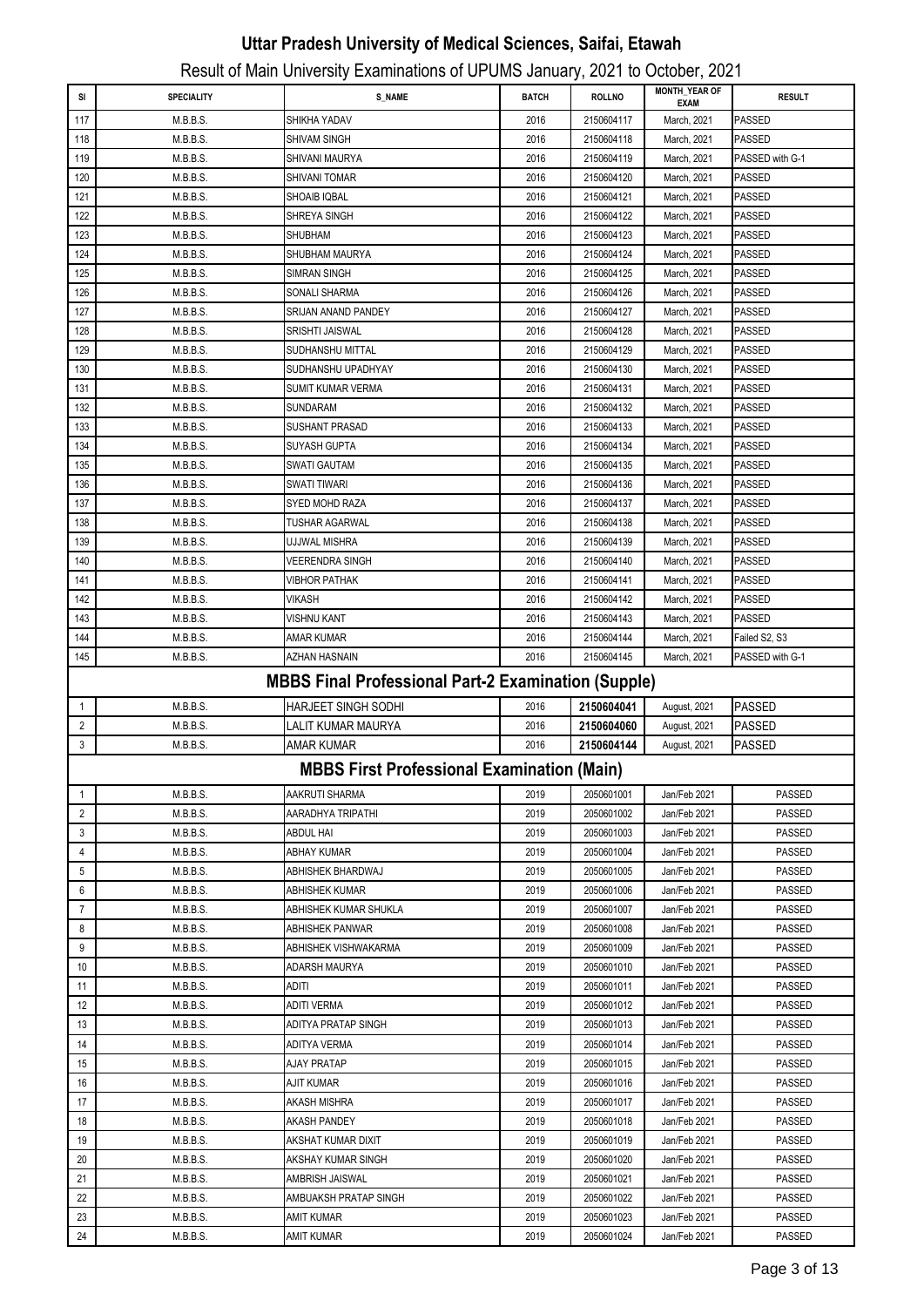| SI       | <b>SPECIALITY</b>    | <b>S_NAME</b>                              | <b>BATCH</b> | <b>ROLLNO</b>            | <b>MONTH_YEAR OF</b>         | <b>RESULT</b>                  |
|----------|----------------------|--------------------------------------------|--------------|--------------------------|------------------------------|--------------------------------|
|          |                      |                                            |              |                          | <b>EXAM</b>                  |                                |
| 25       | M.B.B.S.             | AMIT KUMAR UPADHYAY                        | 2019         | 2050601025               | Jan/Feb 2021                 | PASSED                         |
| 26       | M.B.B.S.             | AMIT SINGH YADAV                           | 2019         | 2050601026               | Jan/Feb 2021                 | PASSED                         |
| 27       | M.B.B.S.             | ANAM HAYAT                                 | 2019         | 2050601027               | Jan/Feb 2021                 | PASSED                         |
| 28       | M.B.B.S.             | ANAMIKA VARSHNEY                           | 2019         | 2050601028               | Jan/Feb 2021                 | PASSED                         |
| 29       | M.B.B.S.             | ANANYA                                     | 2019         | 2050601029               | Jan/Feb 2021                 | <b>PASSED</b>                  |
| 30       | M.B.B.S.             | ANCHAL CHAUDHARY                           | 2019         | 2050601030               | Jan/Feb 2021                 | <b>PASSED</b>                  |
| 31       | M.B.B.S.             | <b>ANCHIT MITTAL</b>                       | 2019         | 2050601031               | Jan/Feb 2021                 | <b>PASSED</b>                  |
| 32       | M.B.B.S.             | ANIKET KUMAR SINGH                         | 2019         | 2050601032               | Jan/Feb 2021                 | <b>PASSED</b>                  |
| 33       | M.B.B.S.             | ANJALI SHAKYA                              | 2019         | 2050601033               | Jan/Feb 2021                 | <b>PASSED</b>                  |
| 34       | M.B.B.S.             | ANJANAYA MISHRA                            | 2019         | 2050601034               | Jan/Feb 2021                 | FAILED S1, S3                  |
| 35       | M.B.B.S.             | ANKIT PANDEY                               | 2019         | 2050601035               | Jan/Feb 2021                 | PASSED                         |
| 36       | M.B.B.S.             | ANKIT SINGH                                | 2019         | 2050601036               | Jan/Feb 2021                 | <b>PASSED</b>                  |
| 37       | M.B.B.S.             | ANSHIKA ARYA                               | 2019         | 2050601037               | Jan/Feb 2021                 | <b>PASSED</b>                  |
| 38       | M.B.B.S.             | ANSHIKA SINGH                              | 2019         | 2050601038               | Jan/Feb 2021                 | PASSED with G-4                |
| 39       | M.B.B.S.             | ANSHU KESARWANI                            | 2019         | 2050601039               | Jan/Feb 2021                 | <b>PASSED</b>                  |
| 40       | M.B.B.S.             | ANUPAM BHARTI                              | 2019         | 2050601040               | Jan/Feb 2021                 | PASSED with G-5                |
| 41       | M.B.B.S.             | ANURAG SINGH                               | 2019         | 2050601041               | Jan/Feb 2021                 | <b>PASSED</b>                  |
| 42       | M.B.B.S.             | APOORV SAXENA                              | 2019         | 2050601042               | Jan/Feb 2021                 | PASSED                         |
| 43       | M.B.B.S.             | <b>ARADHANA RATHORE</b>                    | 2019         | 2050601043               | Jan/Feb 2021                 | PASSED                         |
| 44       | M.B.B.S.             | ARCHANA SHARMA                             | 2019         | 2050601044               | Jan/Feb 2021                 | PASSED                         |
| 45       | M.B.B.S.             | ARISHA RIZVI                               | 2019         | 2050601045               | Jan/Feb 2021                 | PASSED                         |
| 46       | M.B.B.S.             | ARZOO ARYA                                 | 2019         | 2050601046               | Jan/Feb 2021                 | <b>PASSED</b>                  |
| 47       | M.B.B.S.             | ASHISH PRATAP SINGH                        | 2019         | 2050601047               | Jan/Feb 2021                 | <b>PASSED</b>                  |
| 48       | M.B.B.S.             | ASHOK KURI                                 | 2019         | 2050601048               | Jan/Feb 2021                 | <b>PASSED</b>                  |
| 49       | M.B.B.S.             | ASHVI KANNOUJIA                            | 2019         | 2050601049               | Jan/Feb 2021                 | <b>PASSED</b>                  |
| 50       | M.B.B.S.             | ATUL KUMAR                                 | 2019         | 2050601050               | Jan/Feb 2021                 | <b>FAILED S1</b>               |
| 51       | M.B.B.S.             | AVAKASH YADAV                              | 2019         | 2050601051               | Jan/Feb 2021                 | <b>PASSED</b>                  |
| 52       | M.B.B.S.             | AVIKANT GAUTAM                             | 2019         | 2050601052               | Jan/Feb 2021                 | <b>FAILED S1</b>               |
| 53<br>54 | M.B.B.S.             | AYUSHI VERMA                               | 2019         | 2050601053               | Jan/Feb 2021                 | <b>PASSED</b><br><b>PASSED</b> |
| 55       | M.B.B.S.<br>M.B.B.S. | BIRENDRA KUMAR BAIS<br><b>DEEPA MISHRA</b> | 2019<br>2019 | 2050601054<br>2050601055 | Jan/Feb 2021                 | <b>PASSED</b>                  |
| 56       | M.B.B.S.             | DEEPAK KUMAR                               | 2019         | 2050601056               | Jan/Feb 2021                 | <b>PASSED</b>                  |
| 57       | M.B.B.S.             | <b>DEEPAK SINGH</b>                        | 2019         | 2050601057               | Jan/Feb 2021<br>Jan/Feb 2021 | <b>PASSED</b>                  |
| 58       | M.B.B.S.             | DEEPANSHU PANCHAL                          | 2019         | 2050601058               | Jan/Feb 2021                 | <b>PASSED</b>                  |
| 59       | M.B.B.S.             | <b>DEVANSH SINGH</b>                       | 2019         | 2050601059               | Jan/Feb 2021                 | PASSED                         |
| 60       | M.B.B.S.             | DHANANJAY KUMAR YADAV                      | 2019         | 2050601060               | Jan/Feb 2021                 | PASSED                         |
| 61       | M.B.B.S.             | <b>DIVYANSHI JAIN</b>                      | 2019         | 2050601061               | Jan/Feb 2021                 | PASSED                         |
| 62       | M.B.B.S.             | <b>FAIZ KHAN</b>                           | 2019         | 2050601062               | Jan/Feb 2021                 | PASSED                         |
| 63       | M.B.B.S.             | <b>FIRDAUSE MANSOOR</b>                    | 2019         | 2050601063               | Jan/Feb 2021                 | PASSED                         |
| 64       | M.B.B.S.             | GAURAV KUSHWAHA                            | 2019         | 2050601064               | Jan/Feb 2021                 | PASSED                         |
| 65       | M.B.B.S.             | GAURAV MEENA                               | 2019         | 2050601065               | Jan/Feb 2021                 | <b>PASSED</b>                  |
| 66       | M.B.B.S.             | GAUTAMI LOHIYA                             | 2019         | 2050601066               | Jan/Feb 2021                 | <b>PASSED</b>                  |
| 67       | M.B.B.S.             | GAZALA YASMEEN                             | 2019         | 2050601067               | Jan/Feb 2021                 | <b>PASSED</b>                  |
| 68       | M.B.B.S.             | GEETIKA SAINI                              | 2019         | 2050601068               | Jan/Feb 2021                 | <b>PASSED</b>                  |
| 69       | M.B.B.S.             | GUFRAN AHMAD                               | 2019         | 2050601069               | Jan/Feb 2021                 | PASSED                         |
| 70       | M.B.B.S.             | HARIOME                                    | 2019         | 2050601070               | Jan/Feb 2021                 | <b>PASSED</b>                  |
| 71       | M.B.B.S.             | HIMALAYA KUMAR                             | 2019         | 2050601071               | Jan/Feb 2021                 | PASSED                         |
| 72       | M.B.B.S.             | HIMANSHU SHUKLA                            | 2019         | 2050601072               | Jan/Feb 2021                 | <b>PASSED</b>                  |
| 73       | M.B.B.S.             | HIMANSHU TOMAR                             | 2019         | 2050601073               | Jan/Feb 2021                 | <b>PASSED</b>                  |
| 74       | M.B.B.S.             | IRSHAD AHMAD                               | 2019         | 2050601074               | Jan/Feb 2021                 | <b>PASSED</b>                  |
| 75       | M.B.B.S.             | ISHA TYAGI                                 | 2019         | 2050601075               | Jan/Feb 2021                 | PASSED with G-3                |
| 76       | M.B.B.S.             | ISHI GHAI                                  | 2019         | 2050601076               | Jan/Feb 2021                 | PASSED                         |
| 77       | M.B.B.S.             | ISHITA PAL                                 | 2019         | 2050601077               | Jan/Feb 2021                 | PASSED                         |
| 78       | M.B.B.S.             | ISHRAH SHAMIM                              | 2019         | 2050601078               | Jan/Feb 2021                 | PASSED                         |
| 79       | M.B.B.S.             | JITESH GAUDWAL                             | 2019         | 2050601079               | Jan/Feb 2021                 | <b>PASSED</b>                  |
| 80       | M.B.B.S.             | JUWAINA HASAN                              | 2019         | 2050601080               | Jan/Feb 2021                 | <b>PASSED</b>                  |
| 81       | M.B.B.S.             | KAJAL VERMA                                | 2019         | 2050601081               | Jan/Feb 2021                 | <b>PASSED</b>                  |
| 82       | M.B.B.S.             | KIRTI YADAV                                | 2019         | 2050601082               | Jan/Feb 2021                 | <b>PASSED</b>                  |
| 83       | M.B.B.S.             | KISHAN VERMA                               | 2019         | 2050601083               | Jan/Feb 2021                 | PASSED                         |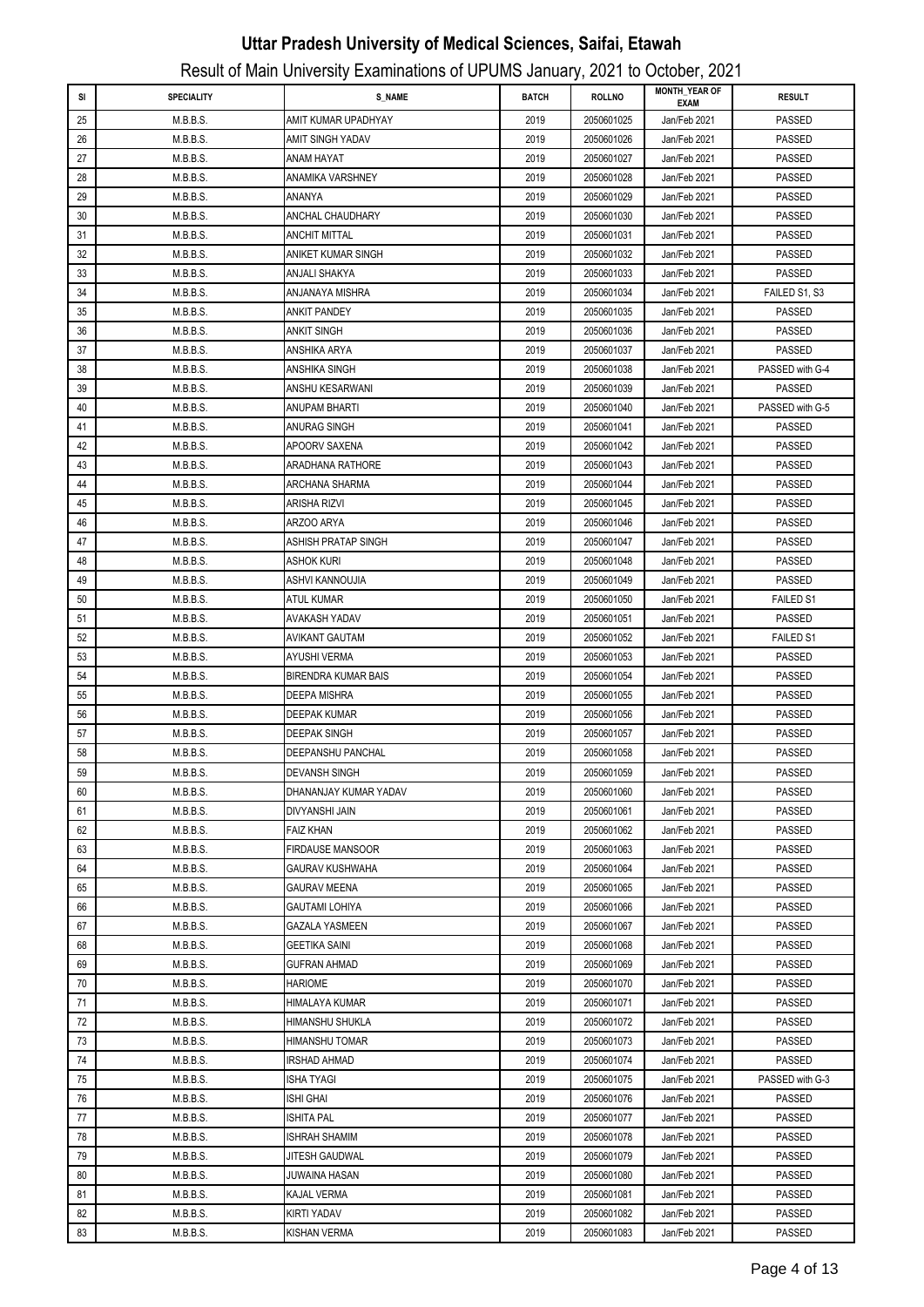|     |                   |                          |              | ,,            | <b>MONTH_YEAR OF</b> |                  |
|-----|-------------------|--------------------------|--------------|---------------|----------------------|------------------|
| SI  | <b>SPECIALITY</b> | <b>S_NAME</b>            | <b>BATCH</b> | <b>ROLLNO</b> | <b>EXAM</b>          | <b>RESULT</b>    |
| 84  | M.B.B.S.          | KUSHAGRA VERMA           | 2019         | 2050601084    | Jan/Feb 2021         | PASSED           |
| 85  | M.B.B.S.          | <b>MAHIMA SONKAR</b>     | 2019         | 2050601085    | Jan/Feb 2021         | FAILED S1, S3    |
| 86  | M.B.B.S.          | <b>MAHIMA TIWARI</b>     | 2019         | 2050601086    | Jan/Feb 2021         | <b>PASSED</b>    |
| 87  | M.B.B.S.          | <b>MAN SINGH</b>         | 2019         | 2050601087    | Jan/Feb 2021         | FAILED S1        |
| 88  | M.B.B.S.          | <b>MANISHA DHAKA</b>     | 2019         | 2050601088    | Jan/Feb 2021         | <b>PASSED</b>    |
| 89  | M.B.B.S.          | <b>MANVENDRA SARKAR</b>  | 2019         | 2050601089    | Jan/Feb 2021         | PASSED with G-5  |
| 90  | M.B.B.S.          | MD AWAIS ANSARI          | 2019         | 2050601090    | Jan/Feb 2021         | <b>PASSED</b>    |
| 91  | M.B.B.S.          | MEDHA GUPTA              | 2019         | 2050601091    | Jan/Feb 2021         | <b>PASSED</b>    |
| 92  | M.B.B.S.          | MEGHANSHU KUMAR SINGH    | 2019         | 2050601092    | Jan/Feb 2021         | <b>PASSED</b>    |
| 93  | M.B.B.S.          | MITRA BHUSHAN            | 2019         | 2050601093    | Jan/Feb 2021         | <b>PASSED</b>    |
| 94  | M.B.B.S.          | MOHAMMAD ANAB            | 2019         | 2050601094    | Jan/Feb 2021         | <b>PASSED</b>    |
| 95  | M.B.B.S.          | MOHAMMAD FUZAIL          | 2019         | 2050601095    | Jan/Feb 2021         | <b>PASSED</b>    |
| 96  | M.B.B.S.          | MOHAMMAD MAMOON          | 2019         | 2050601096    | Jan/Feb 2021         | PASSED           |
| 97  | M.B.B.S.          | MOHAMMED WAQUAS SIDDIQUI | 2019         | 2050601097    | Jan/Feb 2021         | <b>PASSED</b>    |
| 98  | M.B.B.S.          | MOHD FURQAN              | 2019         | 2050601098    | Jan/Feb 2021         | <b>PASSED</b>    |
| 99  | M.B.B.S.          | MOHD HAMMAD FAROOQ       | 2019         | 2050601099    | Jan/Feb 2021         | <b>FAILED S1</b> |
| 100 | M.B.B.S.          | <b>MOHD MUJAFFER</b>     | 2019         | 2050601100    | Jan/Feb 2021         | <b>PASSED</b>    |
| 101 | M.B.B.S.          | MOHD SALMAN PASHA        | 2019         | 2050601101    | Jan/Feb 2021         | PASSED           |
| 102 | M.B.B.S.          | MOHD WAMIQUE             | 2019         | 2050601102    | Jan/Feb 2021         | PASSED           |
| 103 | M.B.B.S.          | <b>MONIKA YADAV</b>      | 2019         | 2050601103    | Jan/Feb 2021         | <b>PASSED</b>    |
| 104 | M.B.B.S.          | NADEEM AKHTAR            | 2019         | 2050601104    | Jan/Feb 2021         | <b>FAILED S1</b> |
| 105 | M.B.B.S.          | NAMO NARAYAN MEENA       | 2019         | 2050601105    | Jan/Feb 2021         | <b>PASSED</b>    |
| 106 | M.B.B.S.          | NAMRA KHAN               | 2019         | 2050601106    | Jan/Feb 2021         | <b>PASSED</b>    |
| 107 | M.B.B.S.          | NAMRATA CHANDRA          | 2019         | 2050601107    | Jan/Feb 2021         | <b>PASSED</b>    |
| 108 | M.B.B.S.          | NANDINI GUPTA            | 2019         | 2050601108    | Jan/Feb 2021         | <b>PASSED</b>    |
| 109 | M.B.B.S.          | NASEEM AHMED             | 2019         | 2050601109    | Jan/Feb 2021         | PASSED           |
|     |                   |                          |              |               |                      |                  |
| 110 | M.B.B.S.          | NEERAJ GAUTAM            | 2019         | 2050601110    | Jan/Feb 2021         | <b>FAILED S1</b> |
| 111 | M.B.B.S.          | NEHA DANISH              | 2019         | 2050601111    | Jan/Feb 2021         | PASSED           |
| 112 | M.B.B.S.          | NILESH KUMAR             | 2019         | 2050601112    | Jan/Feb 2021         | PASSED           |
| 113 | M.B.B.S.          | NISHA SHARMA             | 2019         | 2050601113    | Jan/Feb 2021         | <b>PASSED</b>    |
| 114 | M.B.B.S.          | NISHCHAYA CHAUHAN        | 2019         | 2050601114    | Jan/Feb 2021         | <b>PASSED</b>    |
| 115 | M.B.B.S.          | NISHIKA TRIPATHI         | 2019         | 2050601115    | Jan/Feb 2021         | <b>PASSED</b>    |
| 116 | M.B.B.S.          | NISHTHA RAJ SHARMA       | 2019         | 2050601116    | Jan/Feb 2021         | <b>PASSED</b>    |
| 117 | M.B.B.S.          | NISTHA KATIYAR           | 2019         | 2050601117    | Jan/Feb 2021         | PASSED           |
| 118 | M.B.B.S.          | PAKHI GUPTA              | 2019         | 2050601118    | Jan/Feb 2021         | PASSED           |
| 119 | M.B.B.S.          | PARAM PRATAP GUPTA       | 2019         | 2050601119    | Jan/Feb 2021         | <b>PASSED</b>    |
| 120 | M.B.B.S.          | <b>PIYUSH GOYAL</b>      | 2019         | 2050601120    | Jan/Feb 2021         | PASSED           |
| 121 | M.B.B.S.          | PIYUSH YATI              | 2019         | 2050601121    | Jan/Feb 2021         | PASSED           |
| 122 | M.B.B.S.          | POOJA GUPTA              | 2019         | 2050601122    | Jan/Feb 2021         | PASSED           |
| 123 | M.B.B.S.          | POOJA SINGH              | 2019         | 2050601123    | Jan/Feb 2021         | <b>PASSED</b>    |
| 124 | M.B.B.S.          | PRABHAKAR SINGH          | 2019         | 2050601124    | Jan/Feb 2021         | <b>PASSED</b>    |
| 125 | M.B.B.S.          | PRADEEP KUMAR GUPTA      | 2019         | 2050601125    | Jan/Feb 2021         | <b>PASSED</b>    |
| 126 | M.B.B.S.          | PRAGATI GAUR             | 2019         | 2050601126    | Jan/Feb 2021         | <b>PASSED</b>    |
| 127 | M.B.B.S.          | PRAGYA JAISWAL           | 2019         | 2050601127    | Jan/Feb 2021         | PASSED           |
| 128 | M.B.B.S.          | PRAKHAR VERMA            | 2019         | 2050601128    | Jan/Feb 2021         | PASSED           |
| 129 | M.B.B.S.          | PRASHANT YADAV           | 2019         | 2050601129    | Jan/Feb 2021         | PASSED           |
| 130 | M.B.B.S.          | PRASOON KUMAR            | 2019         | 2050601130    | Jan/Feb 2021         | <b>PASSED</b>    |
| 131 | M.B.B.S.          | PRATEEK MEHROTRA         | 2019         | 2050601131    | Jan/Feb 2021         | <b>PASSED</b>    |
| 132 | M.B.B.S.          | PRATEEK SINDHI           | 2019         | 2050601132    | Jan/Feb 2021         | PASSED           |
| 133 | M.B.B.S.          | PRATIBHA KUMARI          | 2019         | 2050601133    | Jan/Feb 2021         | PASSED           |
| 134 | M.B.B.S.          | PRIYA SINGH              | 2019         | 2050601134    | Jan/Feb 2021         | PASSED           |
| 135 | M.B.B.S.          | PRIYA YADAV              | 2019         | 2050601135    | Jan/Feb 2021         | PASSED           |
| 136 | M.B.B.S.          | PRIYANSHU SHAKYA         | 2019         | 2050601136    | Jan/Feb 2021         | PASSED           |
| 137 | M.B.B.S.          | RAHUL SINGH RAWAT        | 2019         | 2050601137    | Jan/Feb 2021         | <b>PASSED</b>    |
| 138 | M.B.B.S.          | <b>RAJESH KUMAR</b>      | 2019         | 2050601138    | Jan/Feb 2021         | FAILED S1        |
| 139 | M.B.B.S.          | RAJMANGAL SINGH          | 2019         | 2050601139    | Jan/Feb 2021         | PASSED           |
| 140 | M.B.B.S.          | RANJEET PATEL            | 2019         | 2050601140    | Jan/Feb 2021         | <b>PASSED</b>    |
| 141 | M.B.B.S.          | RAUNAK YADAV             | 2019         | 2050601141    | Jan/Feb 2021         | <b>FAILED S1</b> |
| 142 | M.B.B.S.          | RAVI VERMA               | 2019         | 2050601142    | Jan/Feb 2021         | <b>PASSED</b>    |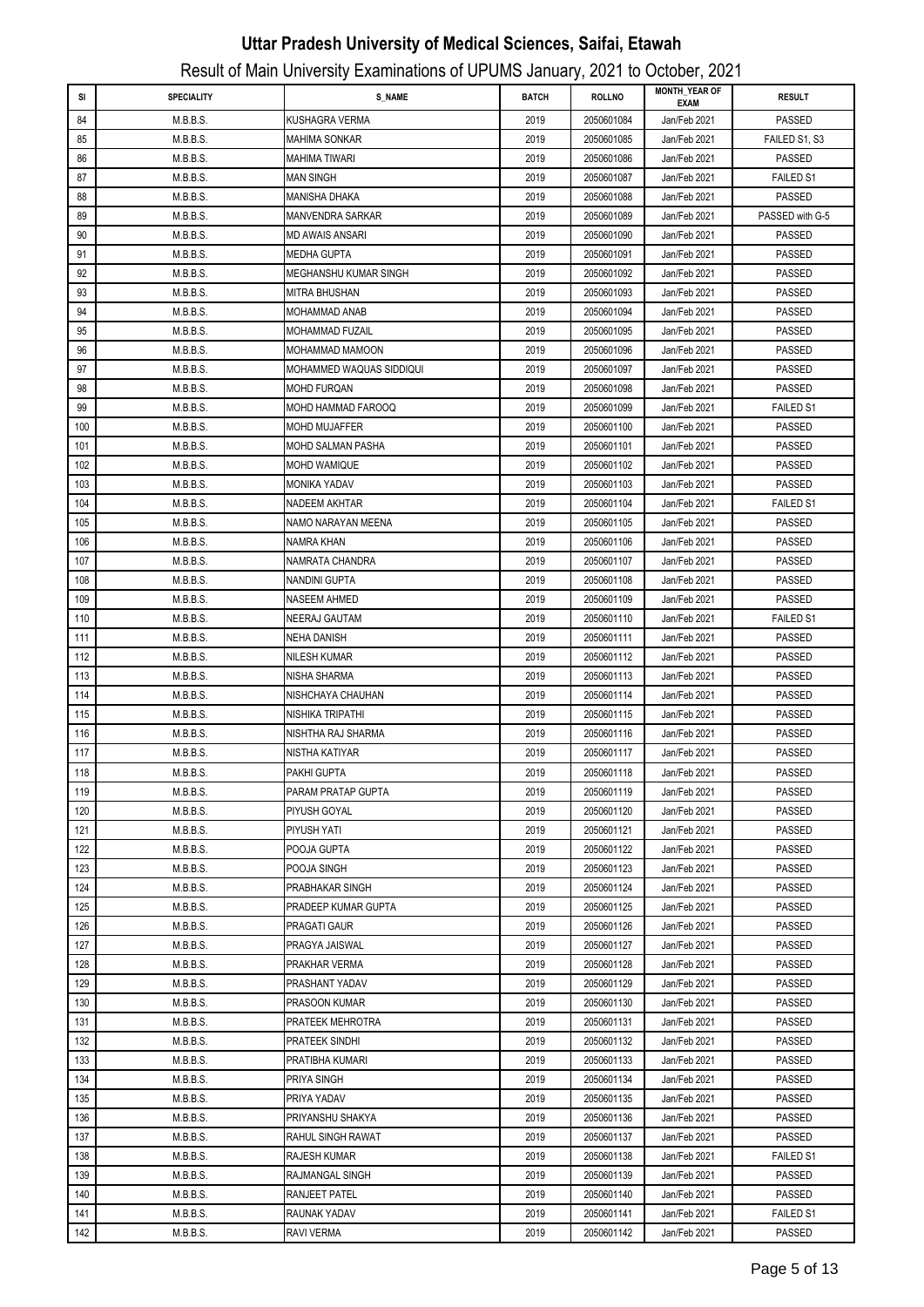| SI         | <b>SPECIALITY</b>    | <b>S_NAME</b>                                       | <b>BATCH</b> | ,,<br><b>ROLLNO</b>      | <b>MONTH YEAR OF</b>         | <b>RESULT</b>                    |
|------------|----------------------|-----------------------------------------------------|--------------|--------------------------|------------------------------|----------------------------------|
| 143        | M.B.B.S.             | RICHA AGRAHARI                                      | 2019         | 2050601143               | <b>EXAM</b><br>Jan/Feb 2021  | PASSED                           |
| 144        | M.B.B.S.             | RISHABH GUPTA                                       | 2019         | 2050601144               | Jan/Feb 2021                 | <b>PASSED</b>                    |
| 145        | M.B.B.S.             | ROHIT KUMAR SINGH                                   | 2019         | 2050601145               | Jan/Feb 2021                 | <b>FAILED S1</b>                 |
| 146        | M.B.B.S.             | ROHIT KUMAR VERMA                                   | 2019         | 2050601146               | Jan/Feb 2021                 | <b>PASSED</b>                    |
| 147        | M.B.B.S.             | ROHIT TOMAR                                         | 2019         | 2050601147               | Jan/Feb 2021                 | <b>PASSED</b>                    |
| 148        | M.B.B.S.             | ROMA AZMI                                           | 2019         | 2050601148               | Jan/Feb 2021                 | <b>PASSED</b>                    |
| 149        | M.B.B.S.             | SAHIL                                               | 2019         | 2050601149               | Jan/Feb 2021                 | <b>PASSED</b>                    |
| 150        | M.B.B.S.             | SANDEEP YADAV                                       | 2019         | 2050601150               | Jan/Feb 2021                 | <b>FAILED S1</b>                 |
| 151        | M.B.B.S.             | SANI PRATAP SINGH                                   | 2019         | 2050601151               | Jan/Feb 2021                 | PASSED                           |
| 152        | M.B.B.S.             | SANSKAR SHARMA                                      | 2019         | 2050601152               | Jan/Feb 2021                 | <b>PASSED</b>                    |
| 153        | M.B.B.S.             | SAUMYA VIDYARTHI                                    | 2019         | 2050601153               | Jan/Feb 2021                 | <b>PASSED</b>                    |
| 154        | M.B.B.S.             | SAURABH TRIPATHI                                    | 2019         | 2050601154               | Jan/Feb 2021                 | PASSED with G-2                  |
| 155        | M.B.B.S.             | SAVYASACHI SRIVASTAVA                               | 2019         | 2050601155               | Jan/Feb 2021                 | <b>PASSED</b>                    |
| 156        | M.B.B.S.             | SHABI FARHAT                                        | 2019         | 2050601156               | Jan/Feb 2021                 | <b>PASSED</b>                    |
| 157        | M.B.B.S.             | SHASHANK SHEKHAR SINGH                              | 2019         | 2050601157               | Jan/Feb 2021                 | <b>PASSED</b>                    |
| 158        | M.B.B.S.             | SHIKHA SINGH                                        | 2019         | 2050601158               | Jan/Feb 2021                 | <b>PASSED</b>                    |
| 159        | M.B.B.S.             | SHIV KUMAR                                          | 2019         | 2050601159               | Jan/Feb 2021                 | PASSED                           |
| 160        | M.B.B.S.             | SHIVAM CHAUHAN                                      | 2019         | 2050601160               | Jan/Feb 2021                 | PASSED                           |
| 161        | M.B.B.S.             | SHIVAM KUMAR                                        | 2019         | 2050601161               | Jan/Feb 2021                 | <b>PASSED</b>                    |
| 162        | M.B.B.S.             | SHIVANI SINGH                                       | 2019         | 2050601162               | Jan/Feb 2021                 | <b>FAILED S1</b>                 |
| 163        | M.B.B.S.             | SHIVANI VERMA                                       | 2019         | 2050601163               | Jan/Feb 2021                 | <b>PASSED</b>                    |
| 164        | M.B.B.S.             | SHIVANSH AREN                                       | 2019         | 2050601164               | Jan/Feb 2021                 | <b>PASSED</b>                    |
| 165        | M.B.B.S.             | SHIVENDU GAUR                                       | 2019         | 2050601165               | Jan/Feb 2021                 | <b>PASSED</b>                    |
| 166        | M.B.B.S.             | SHIWANGI SRIVASTAVA                                 | 2019         | 2050601166               | Jan/Feb 2021                 | <b>PASSED</b>                    |
| 167        | M.B.B.S.             | SHRADDHA SINGH RAI                                  | 2019         | 2050601167               | Jan/Feb 2021                 | <b>PASSED</b>                    |
| 168        | M.B.B.S.             | SHREYA DUBEY                                        | 2019         | 2050601168               | Jan/Feb 2021                 | <b>PASSED</b>                    |
| 169        | M.B.B.S.             | SHREYANSH SINGH GAUTAM                              | 2019         | 2050601169               | Jan/Feb 2021                 | PASSED                           |
| 170        | M.B.B.S.             | shruti                                              | 2019         | 2050601170               | Jan/Feb 2021                 | <b>FAILED S1</b>                 |
| 171        | M.B.B.S.             | SHUBH RASTOGI                                       | 2019         | 2050601171               | Jan/Feb 2021                 | <b>PASSED</b>                    |
| 172        | M.B.B.S.             | SHUBHA GUPTA                                        | 2019         | 2050601172               | Jan/Feb 2021                 | <b>PASSED</b>                    |
| 173        | M.B.B.S.             | SHUBHAM MAURYA                                      | 2019         | 2050601173               | Jan/Feb 2021                 | <b>PASSED</b>                    |
| 174        | M.B.B.S.             | SHUBHRA JAISWAL<br>SHWETA GAUTAM                    | 2019<br>2019 | 2050601174<br>2050601175 | Jan/Feb 2021<br>Jan/Feb 2021 | <b>PASSED</b><br>PASSED with G-3 |
| 175<br>176 | M.B.B.S.<br>M.B.B.S. | SIDDHANT SINGH                                      | 2019         | 2050601176               | Jan/Feb 2021                 | PASSED with G-5                  |
| 177        | M.B.B.S.             | SOUMYA KASHYAP                                      | 2019         | 2050601177               | Jan/Feb 2021                 | PASSED                           |
| 178        | M.B.B.S.             | SRISHTI SHUKLA                                      | 2019         | 2050601178               | Jan/Feb 2021                 | <b>PASSED</b>                    |
| 179        | M.B.B.S.             | SUDEEP YADAV                                        | 2019         | 2050601179               | Jan/Feb 2021                 | <b>PASSED</b>                    |
| 180        | M.B.B.S.             | SUDHANSHU PRABHAT                                   | 2019         | 2050601180               | Jan/Feb 2021                 | PASSED                           |
| 181        | M.B.B.S.             | SUMAYYA FARHAT                                      | 2019         | 2050601181               | Jan/Feb 2021                 | PASSED                           |
| 182        | M.B.B.S.             | SUMIT YADAV                                         | 2019         | 2050601182               | Jan/Feb 2021                 | <b>FAILED S1</b>                 |
| 183        | M.B.B.S.             | SWATI                                               | 2019         | 2050601183               | Jan/Feb 2021                 | PASSED                           |
| 184        | M.B.B.S.             | TANYA ANAND                                         | 2019         | 2050601184               | Jan/Feb 2021                 | <b>PASSED</b>                    |
| 185        | M.B.B.S.             | TARIQ ABDULLAH                                      | 2019         | 2050601185               | Jan/Feb 2021                 | PASSED with G-5                  |
| 186        | M.B.B.S.             | TUHINA JHA                                          | 2019         | 2050601186               | Jan/Feb 2021                 | PASSED                           |
| 187        | M.B.B.S.             | UDDESHYA ASTHANA                                    | 2019         | 2050601187               | Jan/Feb 2021                 | PASSED with G-3                  |
| 188        | M.B.B.S.             | VAIBHAV KUMAR                                       | 2019         | 2050601188               | Jan/Feb 2021                 | <b>FAILED S1</b>                 |
| 189        | M.B.B.S.             | VATSAL DIXIT                                        | 2019         | 2050601189               | Jan/Feb 2021                 | FAILED S1, S2                    |
| 190        | M.B.B.S.             | VIKAS YADAV                                         | 2019         | 2050601190               | Jan/Feb 2021                 | PASSED                           |
| 191        | M.B.B.S.             | VINOD KUMAR                                         | 2019         | 2050601191               | Jan/Feb 2021                 | <b>FAILED S1</b>                 |
| 192        | M.B.B.S.             | VIPIN KUMAR JADON                                   | 2019         | 2050601192               | Jan/Feb 2021                 | <b>FAILED S1</b>                 |
| 193        | M.B.B.S.             | VISHAL BIND                                         | 2019         | 2050601193               | Jan/Feb 2021                 | PASSED                           |
| 194        | M.B.B.S.             | VISHAL GUPTA                                        | 2019         | 2050601194               | Jan/Feb 2021                 | <b>FAILED S1</b>                 |
| 195        | M.B.B.S.             | VISHAL SHARMA                                       | 2019         | 2050601195               | Jan/Feb 2021                 | PASSED                           |
| 196        | M.B.B.S.             | VISHAL VERMA                                        | 2019         | 2050601196               | Jan/Feb 2021                 | FAILED S1                        |
| 197        | M.B.B.S.             | YASHI SINGH                                         | 2019         | 2050601197               | Jan/Feb 2021                 | <b>PASSED</b>                    |
| 198        | M.B.B.S.             | YUVRAJ SHARMA                                       | 2019         | 2050601198               | Jan/Feb 2021                 | PASSED with G-5                  |
| 199        | M.B.B.S.             | ZUBAIR AHMAD KHAN                                   | 2019         | 2050601199               | Jan/Feb 2021                 | PASSED                           |
|            |                      | <b>MBBS First Professional Examination (Supple)</b> |              |                          |                              |                                  |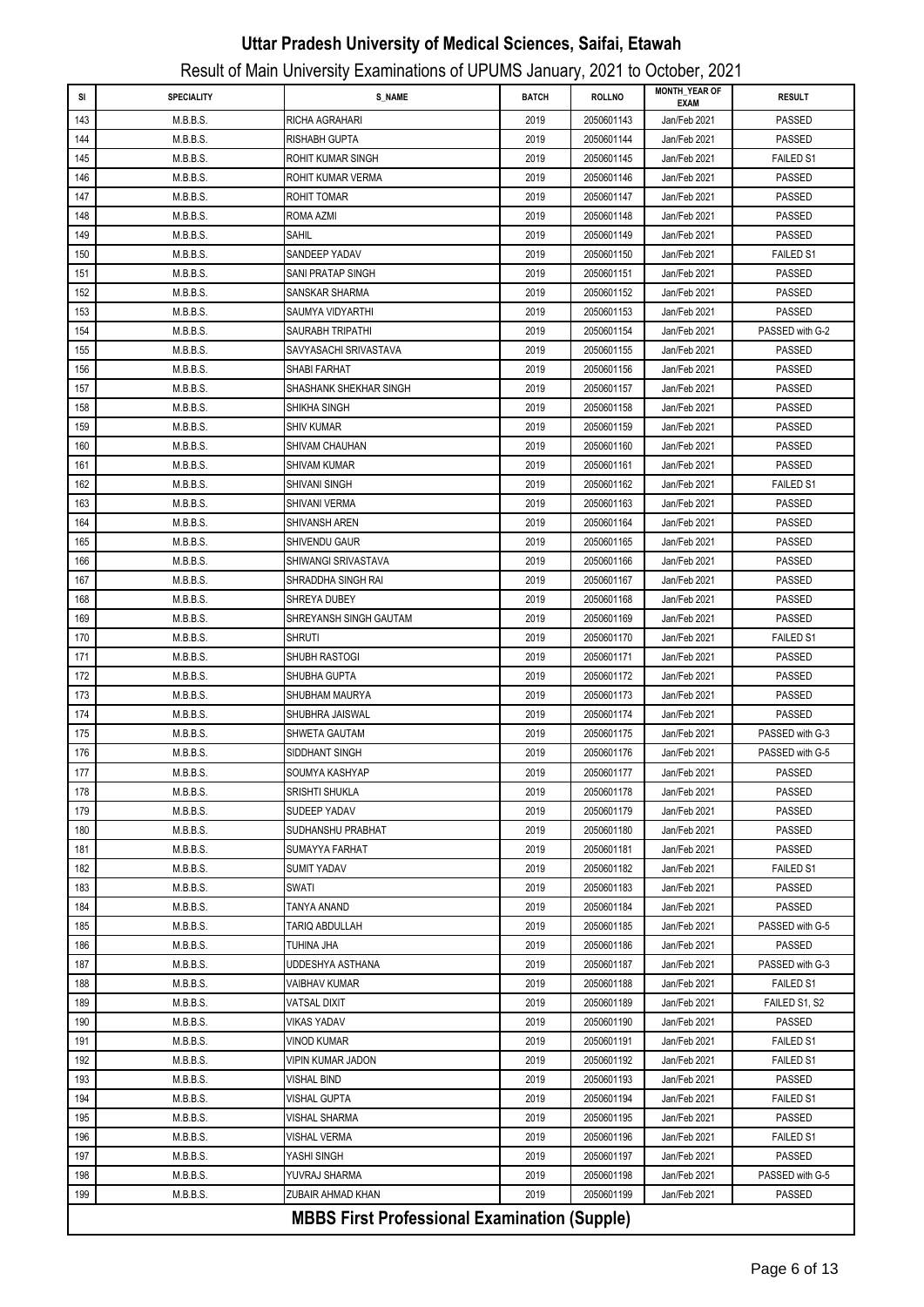| SI             | SPECIALITY | <b>S_NAME</b>                                      | <b>BATCH</b> | <b>ROLLNO</b> | <b>MONTH_YEAR OF</b><br><b>EXAM</b> | <b>RESULT</b>    |
|----------------|------------|----------------------------------------------------|--------------|---------------|-------------------------------------|------------------|
| 1              | M.B.B.S.   | ANJANAYA MISHRA                                    | 2019         | 2050601034    | $Jul-21$                            | <b>PASSED</b>    |
| 2              | M.B.B.S.   | <b>ATUL KUMAR</b>                                  | 2019         | 2050601050    | <b>Jul-21</b>                       | <b>PASSED</b>    |
| 3              | M.B.B.S.   | AVIKANT GAUTAM                                     | 2019         | 2050601052    | <b>Jul-21</b>                       | <b>PASSED</b>    |
| 4              | M.B.B.S.   | <b>MAHIMA SONKAR</b>                               | 2019         | 2050601085    | <b>Jul-21</b>                       | <b>FAILED S3</b> |
| 5              | M.B.B.S.   | <b>MAN SINGH</b>                                   | 2019         | 2050601087    | <b>Jul-21</b>                       | <b>PASSED</b>    |
| 6              | M.B.B.S.   | MOHD HAMMAD FAROOQ                                 | 2019         | 2050601099    | <b>Jul-21</b>                       | <b>PASSED</b>    |
| 7              | M.B.B.S.   | NADEEM AKHTAR                                      | 2019         | 2050601104    | <b>Jul-21</b>                       | <b>PASSED</b>    |
| 8              | M.B.B.S.   | <b>NEERAJ GAUTAM</b>                               | 2019         | 2050601110    | <b>Jul-21</b>                       | PASSED           |
| 9              | M.B.B.S.   | RAJESH KUMAR                                       | 2019         | 2050601138    | Jul-21                              | PASSED           |
| 10             | M.B.B.S.   | RAUNAK YADAV                                       | 2019         | 2050601141    | <b>Jul-21</b>                       | PASSED           |
| 11             | M.B.B.S.   | ROHIT KUMAR SINGH                                  | 2019         | 2050601145    | <b>Jul-21</b>                       | PASSED           |
| 12             | M.B.B.S.   | SANDEEP YADAV                                      | 2019         | 2050601150    | <b>Jul-21</b>                       | PASSED           |
| 13             | M.B.B.S.   | SHIVANI SINGH                                      | 2019         | 2050601162    | <b>Jul-21</b>                       | <b>PASSED</b>    |
| 14             | M.B.B.S.   | <b>SHRUTI</b>                                      | 2019         | 2050601170    | <b>Jul-21</b>                       | <b>PASSED</b>    |
| 15             | M.B.B.S.   | <b>SUMIT YADAV</b>                                 | 2019         | 2050601182    | <b>Jul-21</b>                       | <b>PASSED</b>    |
| 16             | M.B.B.S.   | <b>VAIBHAV KUMAR</b>                               | 2019         | 2050601188    | <b>Jul-21</b>                       | <b>PASSED</b>    |
| 17             | M.B.B.S.   | VATSAL DIXIT                                       | 2019         | 2050601189    | <b>Jul-21</b>                       | <b>PASSED</b>    |
| 18             | M.B.B.S.   | VINOD KUMAR                                        | 2019         | 2050601191    | <b>Jul-21</b>                       | <b>PASSED</b>    |
| 19             | M.B.B.S.   | VIPIN KUMAR JADON                                  | 2019         | 2050601192    | <b>Jul-21</b>                       | <b>PASSED</b>    |
| 20             | M.B.B.S.   | VISHAL GUPTA                                       | 2019         | 2050601194    | <b>Jul-21</b>                       | PASSED           |
| 21             | M.B.B.S.   | VISHAL VERMA                                       | 2019         | 2050601196    | <b>Jul-21</b>                       | <b>PASSED</b>    |
|                |            | <b>MBBS Second Professional Examination (Main)</b> |              |               |                                     |                  |
|                |            |                                                    |              |               |                                     |                  |
| 1              | M.B.B.S.   | <b>ADITYA SINGH</b>                                | 2017         | 2050602004    | April, 2021                         | <b>PASSED</b>    |
| 2              | M.B.B.S.   | FAIZIA KAMAL                                       | 2017         | 2050602047    | April, 2021                         | Failed S2, S3    |
| 3              | M.B.B.S.   | HARSHIT SINGH                                      | 2017         | 2050602055    | April, 2021                         | <b>PASSED</b>    |
| 4              | M.B.B.S.   | HEMANT GUPTA                                       | 2017         | 2050602056    | April, 2021                         | PASSED           |
| 5              | M.B.B.S.   | <b>MOHD SUFYAN</b>                                 | 2017         | 2050602079    | April, 2021                         | Failed S1        |
| 6              | M.B.B.S.   | <b>MUKESH KUMAR</b>                                | 2017         | 2050602080    | April, 2021                         | Failed S2        |
| $\overline{7}$ | M.B.B.S.   | SHIVAM RATHORE                                     | 2017         | 2050602120    | April, 2021                         | Failed S1, S2    |
| 8              | M.B.B.S.   | SHIVAM SINGH                                       | 2017         | 2050602122    | April, 2021                         | <b>PASSED</b>    |
| 9              | M.B.B.S.   | AAYUSH SHARMA                                      | 2018         | 2150602001    | April, 2021                         | <b>PASSED</b>    |
| 10             | M.B.B.S.   | ABHISHEK BHATT                                     | 2018         | 2150602002    | April, 2021                         | <b>PASSED</b>    |
| 11             | M.B.B.S.   | ABHISHEK GUPTA                                     | 2018         | 2150602003    | April, 2021                         | PASSED           |
| 12             | M.B.B.S.   | <b>ABHISHEK MANGAL</b>                             | 2018         | 2150602004    | April, 2021                         | PASSED           |
| 13             | M.B.B.S.   | <b>ABHISHEK PATEL</b>                              | 2018         | 2150602005    | April, 2021                         | PASSED           |
| 14             | M.B.B.S.   | ABHISHEK SINGH                                     | 2018         | 2150602006    | April, 2021                         | PASSED           |
| 15             | M.B.B.S.   | ADITI SHARMA                                       | 2018         | 2150602007    | April, 2021                         | PASSED           |
| 16             | M.B.B.S.   | ADITI TIWARI                                       | 2018         | 2150602008    | April, 2021                         | PASSED           |
| 17             | M.B.B.S.   | AGRIMA KESHARI                                     | 2018         | 2150602009    | April, 2021                         | PASSED           |
| 18             | M.B.B.S.   | AJAY YADAV                                         | 2018         | 2150602010    | April, 2021                         | PASSED           |
| 19             | M.B.B.S.   | AKASH GUPTA                                        | 2018         | 2150602011    | April, 2021                         | PASSED           |
| 20             | M.B.B.S.   | AKSHAY KUMAR MEENA                                 | 2018         | 2150602012    | April, 2021                         | PASSED           |
| 21             | M.B.B.S.   | <b>ALOK SINGH</b>                                  | 2018         | 2150602013    | April, 2021                         | PASSED           |
| 22             | M.B.B.S.   | AMAN BARANWAL                                      | 2018         | 2150602014    | April, 2021                         | PASSED           |
| 23             | M.B.B.S.   | AMAN JAYSAWAL                                      | 2018         | 2150602015    | April, 2021                         | PASSED           |
| 24             | M.B.B.S.   | AMAN NAYAK                                         | 2018         | 2150602016    | April, 2021                         | Failed S2        |
| 25             | M.B.B.S.   | AMAN SHARMA                                        | 2018         | 2150602017    | April, 2021                         | PASSED           |
| 26             | M.B.B.S.   | AMRESH KUMAR YADAV                                 | 2018         | 2150602018    | April, 2021                         | PASSED           |
| 27             | M.B.B.S.   | ANCHALA KUMARI                                     | 2018         | 2150602019    | April, 2021                         | PASSED           |
| 28             | M.B.B.S.   | ANIKET SACHAN                                      | 2018         | 2150602020    | April, 2021                         | PASSED           |
| 29             | M.B.B.S.   | <b>ANKIT CHAUHAN</b>                               | 2018         | 2150602021    | April, 2021                         | PASSED           |
| 30             | M.B.B.S.   | ANKIT KUMAR                                        | 2018         | 2150602022    | April, 2021                         | PASSED           |
| 31             | M.B.B.S.   | ANKUR DHAKA                                        | 2018         | 2150602023    | April, 2021                         | PASSED           |
| 32             | M.B.B.S.   | ANMOL                                              | 2018         | 2150602024    | April, 2021                         | PASSED           |
| 33             | M.B.B.S.   | ANMOL SETH                                         | 2018         | 2150602025    | April, 2021                         | PASSED           |
| 34             | M.B.B.S.   | ANUBHAV CHAUHAN                                    | 2018         | 2150602026    | April, 2021                         | PASSED with G-4  |
| 35             | M.B.B.S.   | ANUKRITI SINGH                                     | 2018         | 2150602027    | April, 2021                         | PASSED           |
| 36             | M.B.B.S.   | ANUSHRI YADAV                                      | 2018         | 2150602028    | April, 2021                         | PASSED           |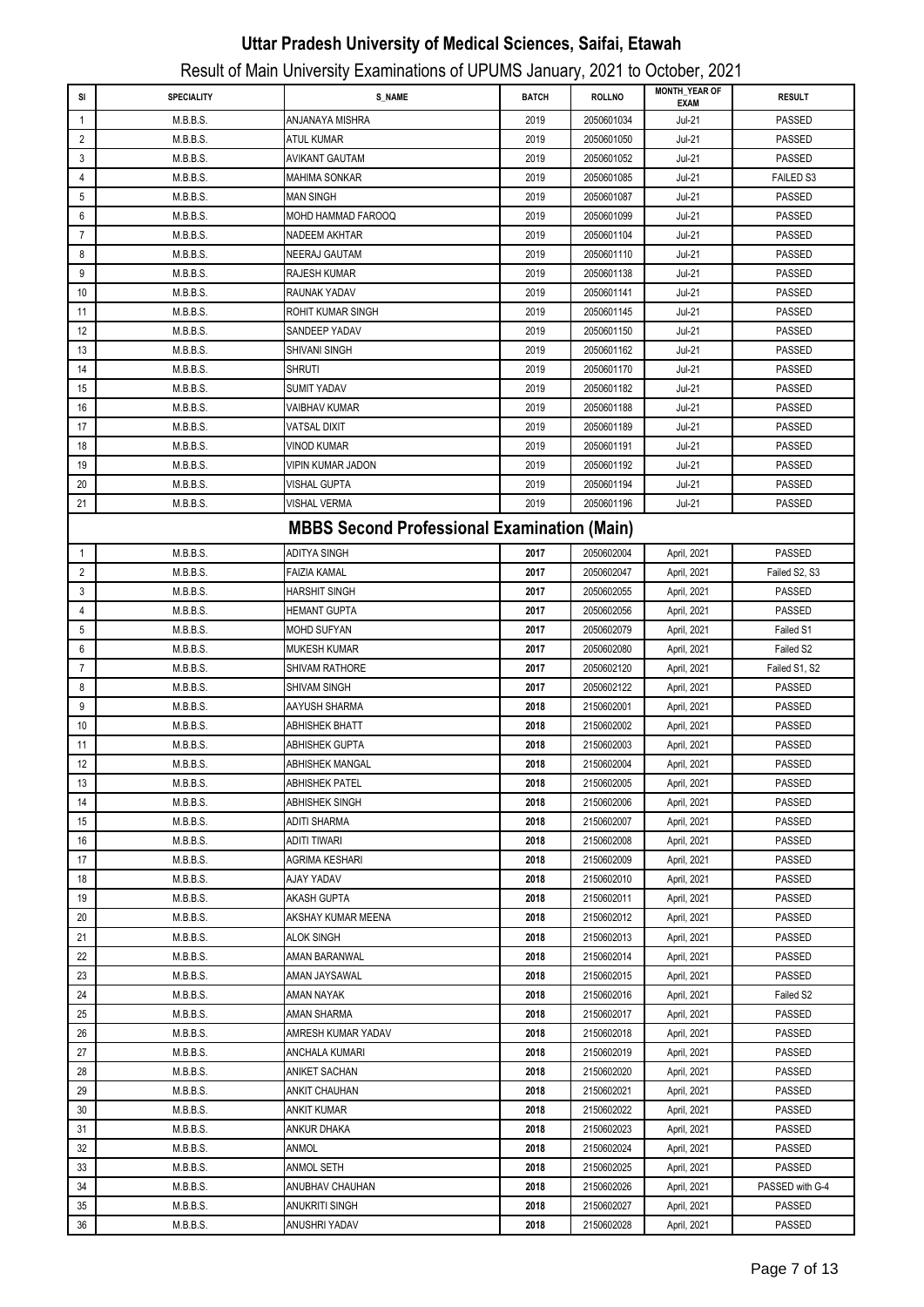| <b>BATCH</b><br><b>ROLLNO</b><br><b>RESULT</b><br>SI<br><b>SPECIALITY</b><br><b>S_NAME</b><br><b>EXAM</b><br>2150602029<br>PASSED<br>37<br>M.B.B.S.<br>ARKAJA MISHRA<br>2018<br>April, 2021<br><b>PASSED</b><br>38<br>M.B.B.S.<br>ARPIT PRATAP SINGH<br>2018<br>2150602030<br>April, 2021<br>39<br>M.B.B.S.<br>2018<br>2150602031<br>April, 2021<br>ARPIT SINGH<br>Failed S1, S2<br>40<br>M.B.B.S.<br>ASIF HASAN<br>2018<br>2150602032<br>April, 2021<br>PASSED<br>41<br>M.B.B.S.<br>2018<br>2150602033<br>April, 2021<br><b>PASSED</b><br>ASTHA VERMA<br>42<br>M.B.B.S.<br>2018<br><b>PASSED</b><br>ATUL MAURY<br>2150602034<br>April, 2021<br>43<br>M.B.B.S.<br>2018<br>PASSED<br>AYUSH VERMA<br>2150602035<br>April, 2021<br>PASSED<br>44<br>M.B.B.S.<br>AYUSHI SINGH<br>2018<br>2150602036<br>April, 2021<br>45<br>M.B.B.S.<br>2018<br>PASSED<br>AYUSHMAN<br>2150602037<br>April, 2021<br>46<br>M.B.B.S.<br>CHANDRA BHUSHAN VERMA<br>2018<br>PASSED<br>2150602038<br>April, 2021<br>47<br>M.B.B.S.<br>2018<br>PASSED<br>DAMINI TRIPATHI<br>2150602039<br>April, 2021<br>48<br>M.B.B.S.<br><b>DEVESH KUMAR</b><br>2018<br>2150602040<br>April, 2021<br>PASSED<br>49<br>PASSED<br>M.B.B.S.<br>DHARMENDRA KUMAR MISHRA<br>2018<br>2150602041<br>April, 2021 |  |
|--------------------------------------------------------------------------------------------------------------------------------------------------------------------------------------------------------------------------------------------------------------------------------------------------------------------------------------------------------------------------------------------------------------------------------------------------------------------------------------------------------------------------------------------------------------------------------------------------------------------------------------------------------------------------------------------------------------------------------------------------------------------------------------------------------------------------------------------------------------------------------------------------------------------------------------------------------------------------------------------------------------------------------------------------------------------------------------------------------------------------------------------------------------------------------------------------------------------------------------------------------------|--|
|                                                                                                                                                                                                                                                                                                                                                                                                                                                                                                                                                                                                                                                                                                                                                                                                                                                                                                                                                                                                                                                                                                                                                                                                                                                              |  |
|                                                                                                                                                                                                                                                                                                                                                                                                                                                                                                                                                                                                                                                                                                                                                                                                                                                                                                                                                                                                                                                                                                                                                                                                                                                              |  |
|                                                                                                                                                                                                                                                                                                                                                                                                                                                                                                                                                                                                                                                                                                                                                                                                                                                                                                                                                                                                                                                                                                                                                                                                                                                              |  |
|                                                                                                                                                                                                                                                                                                                                                                                                                                                                                                                                                                                                                                                                                                                                                                                                                                                                                                                                                                                                                                                                                                                                                                                                                                                              |  |
|                                                                                                                                                                                                                                                                                                                                                                                                                                                                                                                                                                                                                                                                                                                                                                                                                                                                                                                                                                                                                                                                                                                                                                                                                                                              |  |
|                                                                                                                                                                                                                                                                                                                                                                                                                                                                                                                                                                                                                                                                                                                                                                                                                                                                                                                                                                                                                                                                                                                                                                                                                                                              |  |
|                                                                                                                                                                                                                                                                                                                                                                                                                                                                                                                                                                                                                                                                                                                                                                                                                                                                                                                                                                                                                                                                                                                                                                                                                                                              |  |
|                                                                                                                                                                                                                                                                                                                                                                                                                                                                                                                                                                                                                                                                                                                                                                                                                                                                                                                                                                                                                                                                                                                                                                                                                                                              |  |
|                                                                                                                                                                                                                                                                                                                                                                                                                                                                                                                                                                                                                                                                                                                                                                                                                                                                                                                                                                                                                                                                                                                                                                                                                                                              |  |
|                                                                                                                                                                                                                                                                                                                                                                                                                                                                                                                                                                                                                                                                                                                                                                                                                                                                                                                                                                                                                                                                                                                                                                                                                                                              |  |
|                                                                                                                                                                                                                                                                                                                                                                                                                                                                                                                                                                                                                                                                                                                                                                                                                                                                                                                                                                                                                                                                                                                                                                                                                                                              |  |
|                                                                                                                                                                                                                                                                                                                                                                                                                                                                                                                                                                                                                                                                                                                                                                                                                                                                                                                                                                                                                                                                                                                                                                                                                                                              |  |
|                                                                                                                                                                                                                                                                                                                                                                                                                                                                                                                                                                                                                                                                                                                                                                                                                                                                                                                                                                                                                                                                                                                                                                                                                                                              |  |
|                                                                                                                                                                                                                                                                                                                                                                                                                                                                                                                                                                                                                                                                                                                                                                                                                                                                                                                                                                                                                                                                                                                                                                                                                                                              |  |
| 50<br>PASSED<br>M.B.B.S.<br>DHRUV PRIYA SINGH<br>2018<br>2150602042<br>April, 2021                                                                                                                                                                                                                                                                                                                                                                                                                                                                                                                                                                                                                                                                                                                                                                                                                                                                                                                                                                                                                                                                                                                                                                           |  |
| M.B.B.S.<br>PASSED<br>51<br><b>DIVYA SINGH</b><br>2018<br>2150602043<br>April, 2021                                                                                                                                                                                                                                                                                                                                                                                                                                                                                                                                                                                                                                                                                                                                                                                                                                                                                                                                                                                                                                                                                                                                                                          |  |
| 52<br>M.B.B.S.<br>2150602044<br>April, 2021<br>PASSED<br><b>FARHAN ALI</b><br>2018                                                                                                                                                                                                                                                                                                                                                                                                                                                                                                                                                                                                                                                                                                                                                                                                                                                                                                                                                                                                                                                                                                                                                                           |  |
| 53<br>M.B.B.S.<br><b>PASSED</b><br><b>FIROJ KHAN</b><br>2018<br>2150602045<br>April, 2021                                                                                                                                                                                                                                                                                                                                                                                                                                                                                                                                                                                                                                                                                                                                                                                                                                                                                                                                                                                                                                                                                                                                                                    |  |
| PASSED<br>54<br>M.B.B.S.<br><b>GAURAV SHEKHAR</b><br>2018<br>2150602046<br>April, 2021                                                                                                                                                                                                                                                                                                                                                                                                                                                                                                                                                                                                                                                                                                                                                                                                                                                                                                                                                                                                                                                                                                                                                                       |  |
| 55<br>M.B.B.S.<br><b>GUNJAN SHARMA</b><br>2018<br>2150602047<br>April, 2021<br>PASSED                                                                                                                                                                                                                                                                                                                                                                                                                                                                                                                                                                                                                                                                                                                                                                                                                                                                                                                                                                                                                                                                                                                                                                        |  |
| 56<br>M.B.B.S.<br><b>GURU PRASAD</b><br>2018<br>2150602048<br>April, 2021<br>PASSED                                                                                                                                                                                                                                                                                                                                                                                                                                                                                                                                                                                                                                                                                                                                                                                                                                                                                                                                                                                                                                                                                                                                                                          |  |
| 57<br>M.B.B.S.<br><b>HARSH GUPTA</b><br>2018<br>2150602049<br>April, 2021<br>PASSED                                                                                                                                                                                                                                                                                                                                                                                                                                                                                                                                                                                                                                                                                                                                                                                                                                                                                                                                                                                                                                                                                                                                                                          |  |
| 58<br>M.B.B.S.<br><b>HARSHIT SHARMA</b><br>2018<br>2150602050<br>April, 2021<br><b>PASSED</b>                                                                                                                                                                                                                                                                                                                                                                                                                                                                                                                                                                                                                                                                                                                                                                                                                                                                                                                                                                                                                                                                                                                                                                |  |
| 59<br>M.B.B.S.<br>HARSHITA KULSHRESTHA<br>2018<br>2150602051<br>April, 2021<br><b>PASSED</b>                                                                                                                                                                                                                                                                                                                                                                                                                                                                                                                                                                                                                                                                                                                                                                                                                                                                                                                                                                                                                                                                                                                                                                 |  |
| 60<br>M.B.B.S.<br>H C AMAN SRIVASTAVA<br>2018<br>2150602052<br>April, 2021<br>PASSED                                                                                                                                                                                                                                                                                                                                                                                                                                                                                                                                                                                                                                                                                                                                                                                                                                                                                                                                                                                                                                                                                                                                                                         |  |
| 61<br>M.B.B.S.<br>2018<br>April, 2021<br>PASSED with G-5<br>HIMANSHU KUMAR<br>2150602053                                                                                                                                                                                                                                                                                                                                                                                                                                                                                                                                                                                                                                                                                                                                                                                                                                                                                                                                                                                                                                                                                                                                                                     |  |
| 62<br><b>PASSED</b><br>M.B.B.S.<br>ISHIKA GARG<br>2018<br>2150602054<br>April, 2021                                                                                                                                                                                                                                                                                                                                                                                                                                                                                                                                                                                                                                                                                                                                                                                                                                                                                                                                                                                                                                                                                                                                                                          |  |
| 63<br>PASSED<br>M.B.B.S.<br>JITENDRA KUMAR<br>2018<br>2150602055<br>April, 2021                                                                                                                                                                                                                                                                                                                                                                                                                                                                                                                                                                                                                                                                                                                                                                                                                                                                                                                                                                                                                                                                                                                                                                              |  |
| 64<br>M.B.B.S.<br>JULEE<br>2018<br>PASSED<br>2150602056<br>April, 2021                                                                                                                                                                                                                                                                                                                                                                                                                                                                                                                                                                                                                                                                                                                                                                                                                                                                                                                                                                                                                                                                                                                                                                                       |  |
| 65<br>M.B.B.S.<br>JULEE MEENA<br>2018<br>2150602057<br>April, 2021<br>PASSED                                                                                                                                                                                                                                                                                                                                                                                                                                                                                                                                                                                                                                                                                                                                                                                                                                                                                                                                                                                                                                                                                                                                                                                 |  |
| 66<br>PASSED<br>M.B.B.S.<br>JYOTI<br>2018<br>2150602058<br>April, 2021                                                                                                                                                                                                                                                                                                                                                                                                                                                                                                                                                                                                                                                                                                                                                                                                                                                                                                                                                                                                                                                                                                                                                                                       |  |
| 67<br>M.B.B.S.<br>2150602059<br>April, 2021<br>PASSED<br>JYOTI<br>2018                                                                                                                                                                                                                                                                                                                                                                                                                                                                                                                                                                                                                                                                                                                                                                                                                                                                                                                                                                                                                                                                                                                                                                                       |  |
| 68<br>M.B.B.S.<br>KAJAL CHAUDHARY<br>2018<br>2150602060<br>April, 2021<br>PASSED                                                                                                                                                                                                                                                                                                                                                                                                                                                                                                                                                                                                                                                                                                                                                                                                                                                                                                                                                                                                                                                                                                                                                                             |  |
| 69<br>M.B.B.S.<br>April, 2021<br>PASSED with G-1<br><b>KAPIL DEV MISHRA</b><br>2018<br>2150602061<br>PASSED<br>70<br>M.B.B.S.<br><b>KARAN MISHRA</b><br>2018<br>2150602062                                                                                                                                                                                                                                                                                                                                                                                                                                                                                                                                                                                                                                                                                                                                                                                                                                                                                                                                                                                                                                                                                   |  |
| April, 2021<br>$71\,$<br>PASSED<br>M.B.B.S.<br>2150602063<br>KAUSHIKI SHUKLA<br>2018                                                                                                                                                                                                                                                                                                                                                                                                                                                                                                                                                                                                                                                                                                                                                                                                                                                                                                                                                                                                                                                                                                                                                                         |  |
| April, 2021<br>72<br>M.B.B.S.<br>2018<br>2150602064<br>PASSED                                                                                                                                                                                                                                                                                                                                                                                                                                                                                                                                                                                                                                                                                                                                                                                                                                                                                                                                                                                                                                                                                                                                                                                                |  |
| KUMAR MANGALAM<br>April, 2021<br>73<br>M.B.B.S.<br>LAL BAHADUR<br>2018<br>2150602065<br>April, 2021<br>PASSED                                                                                                                                                                                                                                                                                                                                                                                                                                                                                                                                                                                                                                                                                                                                                                                                                                                                                                                                                                                                                                                                                                                                                |  |
| 74<br>M.B.B.S.<br>MAMTA<br>2018<br>2150602066<br>April, 2021<br>PASSED                                                                                                                                                                                                                                                                                                                                                                                                                                                                                                                                                                                                                                                                                                                                                                                                                                                                                                                                                                                                                                                                                                                                                                                       |  |
| 75<br>M.B.B.S.<br>MANISH KUMAR VERMA<br>2018<br>2150602067<br>April, 2021<br>PASSED                                                                                                                                                                                                                                                                                                                                                                                                                                                                                                                                                                                                                                                                                                                                                                                                                                                                                                                                                                                                                                                                                                                                                                          |  |
| 76<br>M.B.B.S.<br><b>MANJEET KUMAR</b><br>2018<br>2150602068<br>April, 2021<br>PASSED                                                                                                                                                                                                                                                                                                                                                                                                                                                                                                                                                                                                                                                                                                                                                                                                                                                                                                                                                                                                                                                                                                                                                                        |  |
| 77<br>M.B.B.S.<br><b>MANSI SINGH</b><br>2018<br>2150602069<br>April, 2021<br>PASSED                                                                                                                                                                                                                                                                                                                                                                                                                                                                                                                                                                                                                                                                                                                                                                                                                                                                                                                                                                                                                                                                                                                                                                          |  |
| 78<br>M.B.B.S.<br>2018<br>April, 2021<br>PASSED<br>MAYANK CHAUHAN<br>2150602070                                                                                                                                                                                                                                                                                                                                                                                                                                                                                                                                                                                                                                                                                                                                                                                                                                                                                                                                                                                                                                                                                                                                                                              |  |
| 79<br>M.B.B.S.<br>2150602071<br><b>PASSED</b><br>MAYANK RAY<br>2018<br>April, 2021                                                                                                                                                                                                                                                                                                                                                                                                                                                                                                                                                                                                                                                                                                                                                                                                                                                                                                                                                                                                                                                                                                                                                                           |  |
| 80<br>M.B.B.S.<br><b>MAYANK VERMA</b><br>2018<br>2150602072<br>April, 2021<br>PASSED                                                                                                                                                                                                                                                                                                                                                                                                                                                                                                                                                                                                                                                                                                                                                                                                                                                                                                                                                                                                                                                                                                                                                                         |  |
| PASSED<br>81<br>M.B.B.S.<br>MEGHA DESWAL<br>2018<br>2150602073<br>April, 2021                                                                                                                                                                                                                                                                                                                                                                                                                                                                                                                                                                                                                                                                                                                                                                                                                                                                                                                                                                                                                                                                                                                                                                                |  |
| PASSED<br>82<br>M.B.B.S.<br>MOHD MUSAB JAFRI<br>2018<br>2150602074<br>April, 2021                                                                                                                                                                                                                                                                                                                                                                                                                                                                                                                                                                                                                                                                                                                                                                                                                                                                                                                                                                                                                                                                                                                                                                            |  |
| PASSED<br>83<br>M.B.B.S.<br>MOHD SUHEL<br>2018<br>2150602075<br>April, 2021                                                                                                                                                                                                                                                                                                                                                                                                                                                                                                                                                                                                                                                                                                                                                                                                                                                                                                                                                                                                                                                                                                                                                                                  |  |
| PASSED<br>84<br>M.B.B.S.<br>MOHD ZAID<br>2018<br>2150602076<br>April, 2021                                                                                                                                                                                                                                                                                                                                                                                                                                                                                                                                                                                                                                                                                                                                                                                                                                                                                                                                                                                                                                                                                                                                                                                   |  |
| M.B.B.S.<br>2150602077<br>PASSED<br>85<br><b>MOHIT SHARMA</b><br>2018<br>April, 2021                                                                                                                                                                                                                                                                                                                                                                                                                                                                                                                                                                                                                                                                                                                                                                                                                                                                                                                                                                                                                                                                                                                                                                         |  |
| PASSED<br>86<br>M.B.B.S.<br>MOHTASHIM ALAM<br>2018<br>2150602078<br>April, 2021                                                                                                                                                                                                                                                                                                                                                                                                                                                                                                                                                                                                                                                                                                                                                                                                                                                                                                                                                                                                                                                                                                                                                                              |  |
| PASSED<br>87<br>M.B.B.S.<br>MUDIT AGARWAL<br>2150602079<br>2018<br>April, 2021                                                                                                                                                                                                                                                                                                                                                                                                                                                                                                                                                                                                                                                                                                                                                                                                                                                                                                                                                                                                                                                                                                                                                                               |  |
| 88<br>M.B.B.S.<br>NATASHA BASSI<br>2018<br>2150602080<br>PASSED<br>April, 2021                                                                                                                                                                                                                                                                                                                                                                                                                                                                                                                                                                                                                                                                                                                                                                                                                                                                                                                                                                                                                                                                                                                                                                               |  |
| 89<br>M.B.B.S.<br>NEERAJ KUMAR SINGH<br>2018<br>2150602081<br>April, 2021<br>PASSED                                                                                                                                                                                                                                                                                                                                                                                                                                                                                                                                                                                                                                                                                                                                                                                                                                                                                                                                                                                                                                                                                                                                                                          |  |
| 90<br>M.B.B.S.<br><b>NIHARIKA</b><br>2018<br>2150602082<br>April, 2021<br>PASSED                                                                                                                                                                                                                                                                                                                                                                                                                                                                                                                                                                                                                                                                                                                                                                                                                                                                                                                                                                                                                                                                                                                                                                             |  |
| 91<br>M.B.B.S.<br>NISHANT SINGH KISHAN<br>2018<br>2150602083<br>April, 2021<br>PASSED                                                                                                                                                                                                                                                                                                                                                                                                                                                                                                                                                                                                                                                                                                                                                                                                                                                                                                                                                                                                                                                                                                                                                                        |  |
| 92<br>M.B.B.S.<br>2018<br>2150602084<br>April, 2021<br>Failed S1, S2<br>NITISH JANGREY                                                                                                                                                                                                                                                                                                                                                                                                                                                                                                                                                                                                                                                                                                                                                                                                                                                                                                                                                                                                                                                                                                                                                                       |  |
| 93<br>PASSED<br>M.B.B.S.<br>PALAK VERMA<br>2018<br>2150602085<br>April, 2021                                                                                                                                                                                                                                                                                                                                                                                                                                                                                                                                                                                                                                                                                                                                                                                                                                                                                                                                                                                                                                                                                                                                                                                 |  |
| 94<br>M.B.B.S.<br>PANKAJ KUMAR<br>2018<br>2150602086<br>PASSED<br>April, 2021                                                                                                                                                                                                                                                                                                                                                                                                                                                                                                                                                                                                                                                                                                                                                                                                                                                                                                                                                                                                                                                                                                                                                                                |  |
| 95<br>M.B.B.S.<br>PANKAJ NIGAM<br>2150602087<br>PASSED<br>2018<br>April, 2021                                                                                                                                                                                                                                                                                                                                                                                                                                                                                                                                                                                                                                                                                                                                                                                                                                                                                                                                                                                                                                                                                                                                                                                |  |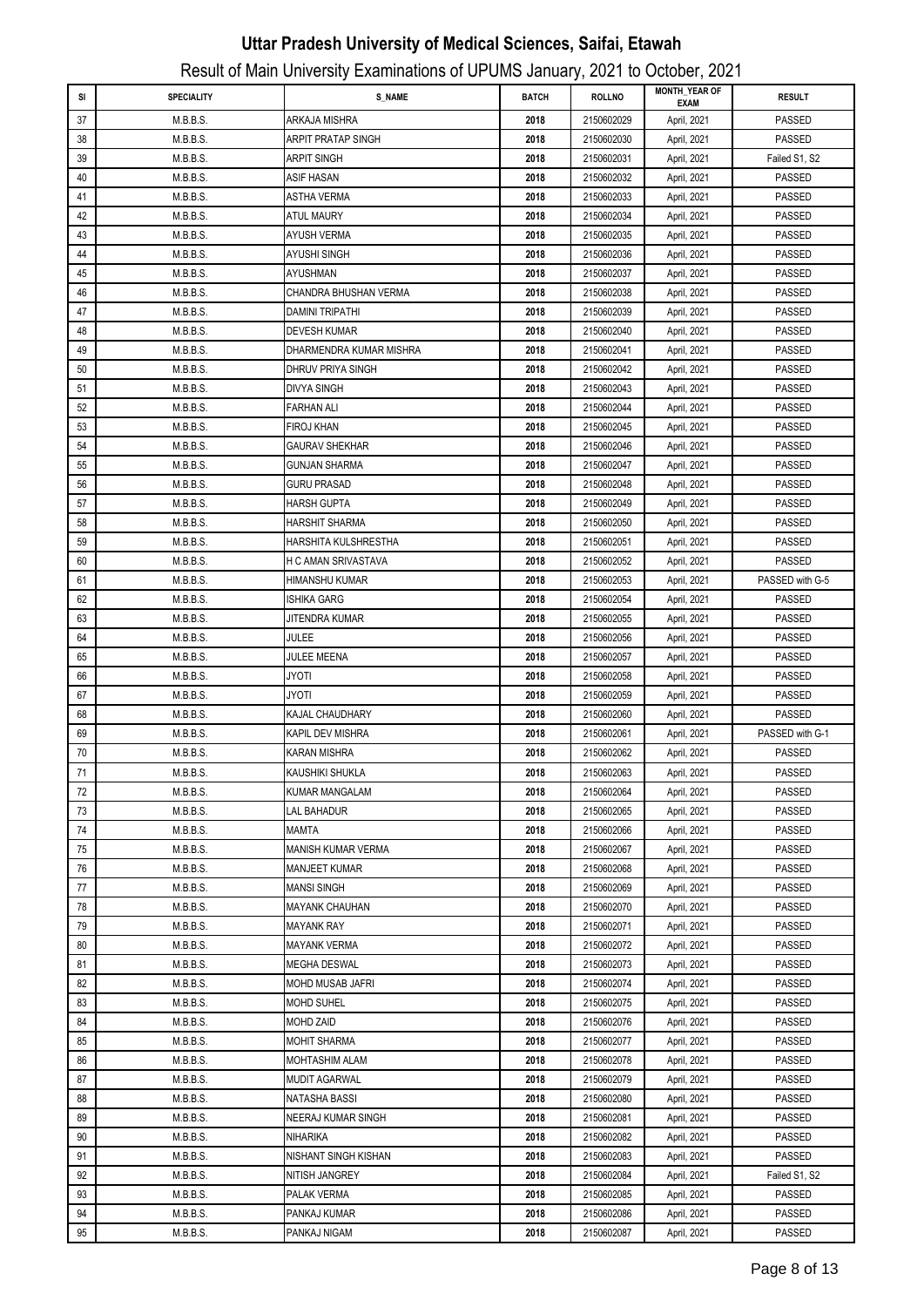|              |                      | Result of Main University Examinations of UPUMS January, 2021 to October, 2021 |              |                          |                                     |                           |
|--------------|----------------------|--------------------------------------------------------------------------------|--------------|--------------------------|-------------------------------------|---------------------------|
| SI           | <b>SPECIALITY</b>    | <b>S NAME</b>                                                                  | <b>BATCH</b> | <b>ROLLNO</b>            | <b>MONTH YEAR OF</b><br><b>EXAM</b> | <b>RESULT</b>             |
| 96           | M.B.B.S.             | PRADDUMAN KUMAR                                                                | 2018         | 2150602088               | April, 2021                         | <b>PASSED</b>             |
| 97           | M.B.B.S.             | PRAGATI KULSHRESTHA                                                            | 2018         | 2150602089               | April, 2021                         | <b>PASSED</b>             |
| 98           | M.B.B.S.             | PRAKRITI KUSHWAHA                                                              | 2018         | 2150602090               | April, 2021                         | PASSED                    |
| 99           | M.B.B.S.             | PRASHANT TRIPATHI                                                              | 2018         | 2150602091               | April, 2021                         | PASSED                    |
| 100          | M.B.B.S.             | PRATUL KUMAR DIXIT                                                             | 2018         | 2150602092               | April, 2021                         | <b>PASSED</b>             |
| 101          | M.B.B.S.             | PRINCY SOLANKI                                                                 | 2018         | 2150602093               | April, 2021                         | <b>PASSED</b>             |
| 102          | M.B.B.S.             | PRIYA SHAKYAWAR                                                                | 2018         | 2150602094               | April, 2021                         | <b>PASSED</b>             |
| 103          | M.B.B.S.             | PRIYANKA ARYA                                                                  | 2018         | 2150602095               | April, 2021                         | <b>PASSED</b>             |
| 104          | M.B.B.S.             | RAJAN SHUKLA                                                                   | 2018         | 2150602096               | April, 2021                         | <b>PASSED</b>             |
| 105          | M.B.B.S.             | <b>RAJESH SINGH</b>                                                            | 2018         | 2150602097               | April, 2021                         | <b>PASSED</b>             |
| 106          | M.B.B.S.             | RAKESH KUMAR JAISWAL                                                           | 2018         | 2150602098               | April, 2021                         | PASSED                    |
| 107          | M.B.B.S.             | RAM PRAKASH TIWARI                                                             | 2018         | 2150602099               | April, 2021                         | PASSED                    |
| 108          | M.B.B.S.             | <b>RAM SEVAK</b>                                                               | 2018         | 2150602100               | April, 2021                         | Failed S2                 |
| 109          | M.B.B.S.             | RASHIKA AGARWAL                                                                | 2018         | 2150602101               | April, 2021                         | <b>PASSED</b>             |
| 110          | M.B.B.S.             | <b>RIYA GUPTA</b>                                                              | 2018         | 2150602102               | April, 2021                         | <b>PASSED</b>             |
| 111          | M.B.B.S.             | ROCKY VIKAL                                                                    | 2018         | 2150602103               | April, 2021                         | <b>PASSED</b>             |
| 112          | M.B.B.S.             | <b>ROHAN GROVER</b>                                                            | 2018         | 2150602104               | April, 2021                         | <b>PASSED</b>             |
| 113          | M.B.B.S.             | ROSHAN KUMAR YADAV                                                             | 2018         | 2150602105               | April, 2021                         | <b>PASSED</b>             |
| 114          | M.B.B.S.             | <b>RUCHITA SINGH</b>                                                           | 2018         | 2150602106               | April, 2021                         | PASSED with G-2           |
| 115          | M.B.B.S.             | SADHANA KUMARI                                                                 | 2018         | 2150602107               | April, 2021                         | PASSED                    |
| 116          | M.B.B.S.             | <b>SALONI SHARMA</b>                                                           | 2018         | 2150602108               | April, 2021                         | <b>PASSED</b>             |
| 117          | M.B.B.S.             | <b>SANKIT KUMAR</b>                                                            | 2018         | 2150602109               | April, 2021                         | <b>PASSED</b>             |
| 118          | M.B.B.S.             | <b>SHAHNOOR</b>                                                                | 2018         | 2150602110               | April, 2021                         | <b>PASSED</b>             |
| 119          | M.B.B.S.             | SHAISTA SHAHEEN                                                                | 2018         | 2150602111               | April, 2021                         | <b>PASSED</b>             |
| 120          | M.B.B.S.             | SHEKHAR VERMA                                                                  | 2018         | 2150602112               | April, 2021                         | <b>PASSED</b>             |
| 121          | M.B.B.S.             | SHELLY YADAV                                                                   | 2018         | 2150602113               | April, 2021                         | <b>PASSED</b>             |
| 122          | M.B.B.S.             | <b>SHREYA</b>                                                                  | 2018         | 2150602114               | April, 2021                         | <b>PASSED</b>             |
| 123          | M.B.B.S.             | SHREYA KUSHWAHA                                                                | 2018         | 2150602115               | April, 2021                         | <b>PASSED</b>             |
| 124          | M.B.B.S.             | SHREYANSH KHARE                                                                | 2018         | 2150602116               | April, 2021                         | <b>PASSED</b>             |
| 125          | M.B.B.S.             | SHUBHAM AGARWAL                                                                | 2018         | 2150602117               | April, 2021                         | PASSED                    |
| 126          | M.B.B.S.             | SHUBHAM AGARWAL                                                                | 2018         | 2150602118               | April, 2021                         | <b>PASSED</b>             |
| 127          | M.B.B.S.             | SHUBHANGI PANDEY                                                               | 2018         | 2150602119               | April, 2021                         | <b>PASSED</b>             |
| 128          | M.B.B.S.             | SHYAM BABU                                                                     | 2018         | 2150602120               | April, 2021                         | PASSED with G-3           |
| 129          | M.B.B.S.             | SHYAM BAJPAI                                                                   | 2018         | 2150602121               | April, 2021                         | <b>PASSED</b>             |
| 130          | M.B.B.S.             | SOHIT KUMAR                                                                    | 2018         | 2150602122               | April, 2021                         | <b>PASSED</b>             |
| 131          | M.B.B.S.             | SONAL GUPTA                                                                    | 2018         | 2150602123<br>2150602124 | April, 2021                         | PASSED                    |
| 132<br>133   | M.B.B.S.             | SRI NARAYAN SHUKLA<br>SUHAIL DANISH                                            | 2018<br>2018 |                          | April, 2021                         | PASSED<br>PASSED with G-4 |
| 134          | M.B.B.S.<br>M.B.B.S. | <b>TANIKA BISWAS</b>                                                           | 2018         | 2150602125<br>2150602126 | April, 2021                         | <b>PASSED</b>             |
| 135          | M.B.B.S.             | TANU FAUJDAR                                                                   | 2018         | 2150602127               | April, 2021<br>April, 2021          | PASSED                    |
| 136          | M.B.B.S.             | <b>TANU SHARMA</b>                                                             | 2018         | 2150602128               | April, 2021                         | PASSED                    |
| 137          | M.B.B.S.             | <b>UTKARSH TRIPATHI</b>                                                        | 2018         | 2150602129               | April, 2021                         | PASSED                    |
| 138          | M.B.B.S.             | VAIBHAVI AWASTHI                                                               | 2018         | 2150602130               | April, 2021                         | PASSED                    |
| 139          | M.B.B.S.             | <b>VINAY KUMAR</b>                                                             | 2018         | 2150602131               | April, 2021                         | <b>PASSED</b>             |
| 140          | M.B.B.S.             | <b>VISHAL SHARMA</b>                                                           | 2018         | 2150602132               | April, 2021                         | PASSED                    |
| 141          | M.B.B.S.             | YASHIKA BAALIYAN                                                               | 2018         | 2150602133               | April, 2021                         | PASSED                    |
| 142          | M.B.B.S.             | YOGESH PRATAP SINGH GAHARWAR                                                   | 2018         | 2150602134               | April, 2021                         | PASSED                    |
|              |                      | <b>MBBS Final Professional Part-1 Examination (Main)</b>                       |              |                          |                                     |                           |
| $\mathbf{1}$ | M.B.B.S.             | AAKANKSHA PANDEY                                                               | 2017         | 2150603001               | July, 2021                          | <b>PASSED</b>             |
| 2            | M.B.B.S.             | ABHISHEK PRATAP SINGH                                                          | 2017         | 2150603002               | July, 2021                          | <b>PASSED</b>             |
| 3            | M.B.B.S.             | ABHISHEK SINGH                                                                 | 2017         | 2150603003               | July, 2021                          | <b>PASSED</b>             |
| 4            | M.B.B.S.             | AJAY KUMAR PASWAN                                                              | 2017         | 2150603004               | July, 2021                          | <b>PASSED</b>             |
| 5            | M.B.B.S.             | AKANKSHA GANGWAR                                                               | 2017         | 2150603005               | July, 2021                          | <b>PASSED</b>             |
| 6            | M.B.B.S.             | AKANKSHA NIRWAL                                                                | 2017         | 2150603006               | July, 2021                          | <b>PASSED</b>             |
| 7            | M.B.B.S.             | AKANKSHA VERMA                                                                 | 2017         | 2150603007               | July, 2021                          | PASSED with G-2           |
| 8            | M.B.B.S.             | AKHILESH KUMAR                                                                 | 2017         | 2150603008               | July, 2021                          | <b>PASSED</b>             |
| 9            | M.B.B.S.             | AKSHAY KUMAR PATEL                                                             | 2017         | 2150603009               | July, 2021                          | <b>PASSED</b>             |
| 10           | M.B.B.S.             | AMAN SINGH                                                                     | 2017         | 2150603010               | July, 2021                          | <b>PASSED</b>             |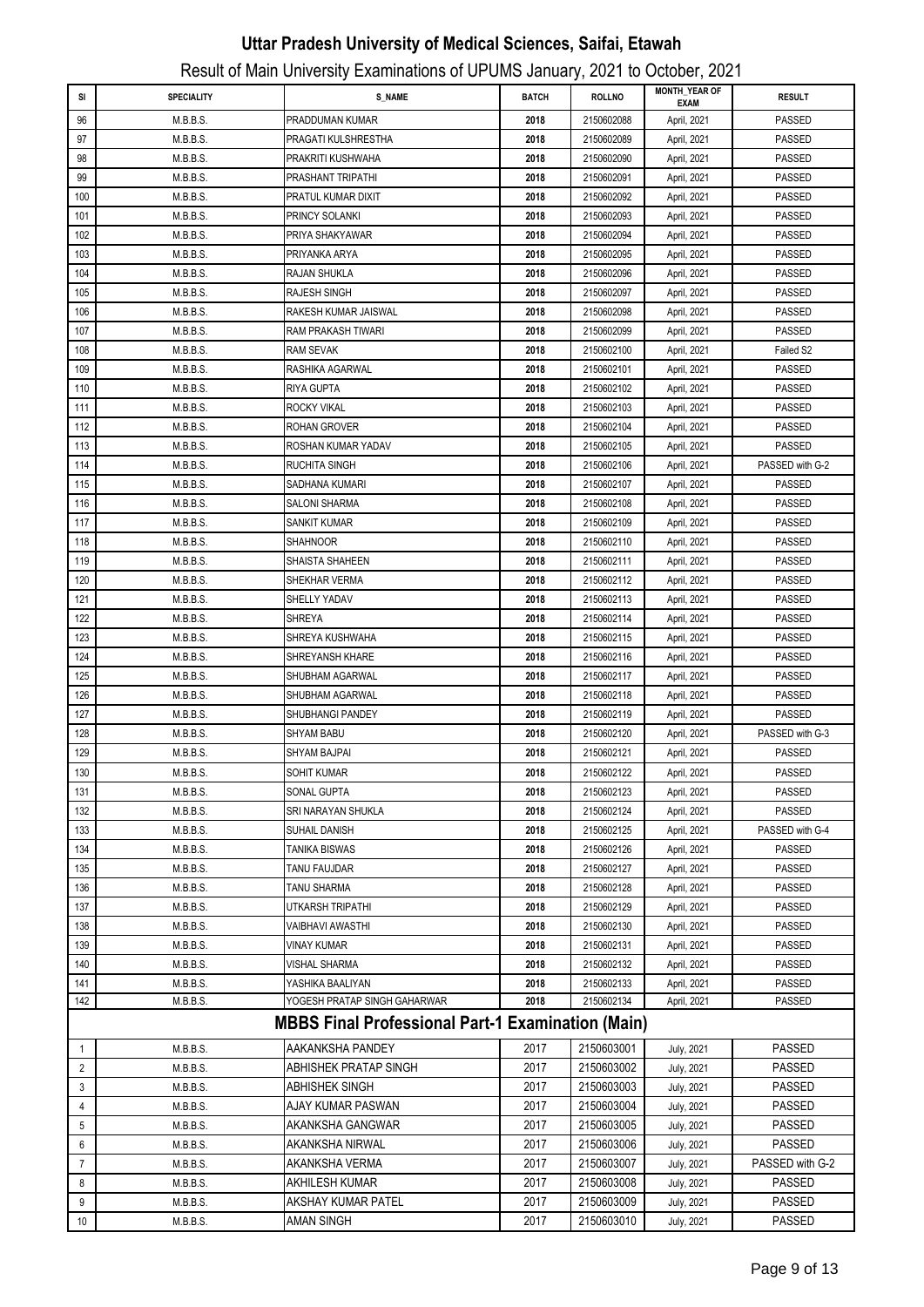|    |                   |                         |              |               | <b>MONTH_YEAR OF</b> |                 |
|----|-------------------|-------------------------|--------------|---------------|----------------------|-----------------|
| SI | <b>SPECIALITY</b> | <b>S_NAME</b>           | <b>BATCH</b> | <b>ROLLNO</b> | <b>EXAM</b>          | <b>RESULT</b>   |
| 11 | M.B.B.S.          | AMIT YADAV              | 2017         | 2150603011    | July, 2021           | PASSED          |
| 12 | M.B.B.S.          | ANANYA SINGH            | 2017         | 2150603012    | July, 2021           | PASSED          |
| 13 | M.B.B.S.          | ANITA SINGH             | 2017         | 2150603013    | July, 2021           | PASSED          |
| 14 | M.B.B.S.          | ANJALI JAIN             | 2017         | 2150603014    | July, 2021           | <b>PASSED</b>   |
| 15 | M.B.B.S.          | ANKESH KUMAR            | 2017         | 2150603015    | July, 2021           | PASSED with G-1 |
| 16 | M.B.B.S.          | ANKUR SRIVASTAVA        | 2017         | 2150603016    | July, 2021           | <b>PASSED</b>   |
| 17 | M.B.B.S.          | ANNU SINGH              | 2017         | 2150603017    | July, 2021           | <b>PASSED</b>   |
| 18 | M.B.B.S.          | ANTRA SAXENA            | 2017         | 2150603018    | July, 2021           | <b>PASSED</b>   |
| 19 | M.B.B.S.          | ANUJ KUMAR SHARMA       | 2017         | 2150603019    | July, 2021           | <b>PASSED</b>   |
| 20 | M.B.B.S.          | ANUPAMA JAKHAR          | 2017         | 2150603020    | July, 2021           | PASSED          |
| 21 | M.B.B.S.          | ANURAG SAHAI            | 2017         | 2150603021    | July, 2021           | PASSED          |
| 22 | M.B.B.S.          | ANUSHTUP KUMAR          | 2017         | 2150603022    | July, 2021           | <b>PASSED</b>   |
| 23 | M.B.B.S.          | APRATIM SARAR DWIVEDI   | 2017         | 2150603023    | July, 2021           | <b>PASSED</b>   |
|    |                   | AQIB AZEEM KHAN         | 2017         | 2150603024    |                      | <b>PASSED</b>   |
| 24 | M.B.B.S.          | <b>ARADHANA</b>         |              |               | July, 2021           | PASSED          |
| 25 | M.B.B.S.          | ARUN KUMAR GANGAWAR     | 2017         | 2150603025    | July, 2021           |                 |
| 26 | M.B.B.S.          |                         | 2017         | 2150603026    | July, 2021           | PASSED          |
| 27 | M.B.B.S.          | ARUN KUMAR YADAV        | 2017         | 2150603027    | July, 2021           | PASSED          |
| 28 | M.B.B.S.          | ARUNABH AHLUWALIA       | 2017         | 2150603028    | July, 2021           | PASSED          |
| 29 | M.B.B.S.          | ARUNIMA GUPTA           | 2017         | 2150603029    | July, 2021           | <b>PASSED</b>   |
| 30 | M.B.B.S.          | ASHISH KUMAR PATEL      | 2017         | 2150603030    | July, 2021           | <b>PASSED</b>   |
| 31 | M.B.B.S.          | ASHISH SINGH            | 2017         | 2150603031    | July, 2021           | <b>PASSED</b>   |
| 32 | M.B.B.S.          | ASHU GAUR               | 2017         | 2150603032    | July, 2021           | <b>PASSED</b>   |
| 33 | M.B.B.S.          | ASHWIN UPADHYAY         | 2017         | 2150603033    | July, 2021           | <b>PASSED</b>   |
| 34 | M.B.B.S.          | ASMITA SRIVASTAVA       | 2017         | 2150603034    | July, 2021           | <b>PASSED</b>   |
| 35 | M.B.B.S.          | AYUSH TYAGI             | 2017         | 2150603035    | July, 2021           | <b>PASSED</b>   |
| 36 | M.B.B.S.          | DEEPAK SHARMA           | 2017         | 2150603036    | July, 2021           | PASSED          |
| 37 | M.B.B.S.          | DEEPAK SINGH GOND       | 2017         | 2150603037    | July, 2021           | PASSED          |
| 38 | M.B.B.S.          | DEVESH GUPTA            | 2017         | 2150603038    | July, 2021           | <b>PASSED</b>   |
| 39 | M.B.B.S.          | DILEEP KUMAR MEENA      | 2017         | 2150603039    | July, 2021           | <b>PASSED</b>   |
| 40 | M.B.B.S.          | DILEEP KUMAR PALRIYA    | 2017         | 2150603040    | July, 2021           | <b>PASSED</b>   |
| 41 | M.B.B.S.          | DILEEP SINGH ANURAGI    | 2017         | 2150603041    | July, 2021           | PASSED          |
| 42 | M.B.B.S.          | <b>DIVYA</b>            | 2017         | 2150603042    | July, 2021           | PASSED          |
| 43 | M.B.B.S.          | <b>DIVYA MEENA</b>      | 2017         | 2150603043    | July, 2021           | <b>PASSED</b>   |
| 44 | M.B.B.S.          | DWIJENDRA KUMAR         | 2017         | 2150603044    | July, 2021           | <b>PASSED</b>   |
| 45 | M.B.B.S.          | FAHAD KHAN              | 2017         | 2150603045    | July, 2021           | PASSED          |
| 46 | M.B.B.S.          | GARIMA                  | 2017         | 2150603046    | July, 2021           | <b>PASSED</b>   |
| 47 | M.B.B.S.          | <b>GARIMA KATIYAR</b>   | 2017         | 2150603047    | July, 2021           | PASSED          |
| 48 | M.B.B.S.          | GAURAV KUMAR            | 2017         | 2150603048    | July, 2021           | PASSED          |
| 49 | M.B.B.S.          | GAURAV KUMAR MALLICK    | 2017         | 2150603049    | July, 2021           | PASSED          |
| 50 | M.B.B.S.          | <b>GIRIJA SHANKAR</b>   | 2017         | 2150603050    | July, 2021           | PASSED          |
| 51 | M.B.B.S.          | <b>GOUTAM YADAV</b>     | 2017         | 2150603051    | July, 2021           | PASSED          |
| 52 | M.B.B.S.          | HARI OM GUPTA           | 2017         | 2150603052    | July, 2021           | PASSED with G-4 |
| 53 | M.B.B.S.          | <b>JITENDRA</b>         | 2017         | 2150603053    | July, 2021           | PASSED          |
| 54 | M.B.B.S.          | KABIR KHARBANDA         | 2017         | 2150603054    | July, 2021           | PASSED          |
| 55 | M.B.B.S.          | KAHKASHAN PARVEEN       | 2017         | 2150603055    | July, 2021           | PASSED          |
| 56 | M.B.B.S.          | KEERTI GAUTAM           | 2017         | 2150603056    | July, 2021           | PASSED          |
| 57 | M.B.B.S.          | KHUSHBOO SINGH          | 2017         | 2150603057    | July, 2021           | PASSED          |
| 58 | M.B.B.S.          | KISHAN LAL              | 2017         | 2150603058    | July, 2021           | PASSED          |
| 59 | M.B.B.S.          | KM ANSHIKA VERMA        | 2017         | 2150603059    | July, 2021           | PASSED          |
| 60 | M.B.B.S.          | KM SHIVANI              | 2017         | 2150603060    | July, 2021           | PASSED          |
| 61 | M.B.B.S.          | <b>KRITI AGARWAL</b>    | 2017         | 2150603061    | July, 2021           | PASSED          |
|    |                   | KUMUD RANJAN SINGH      | 2017         | 2150603062    |                      | PASSED          |
| 62 | M.B.B.S.          |                         |              |               | July, 2021           |                 |
| 63 | M.B.B.S.          | MAHFOOJ ALAM            | 2017         | 2150603063    | July, 2021           | PASSED with G-1 |
| 64 | M.B.B.S.          | MANAK GOEL              | 2017         | 2150603064    | July, 2021           | <b>PASSED</b>   |
| 65 | M.B.B.S.          | MANMOHAN DUBEY          | 2017         | 2150603065    | July, 2021           | PASSED          |
| 66 | M.B.B.S.          | MANOJ KUMAR             | 2017         | 2150603066    | July, 2021           | PASSED          |
| 67 | M.B.B.S.          | <b>MANSI DHAKAD</b>     | 2017         | 2150603067    | July, 2021           | PASSED          |
| 68 | M.B.B.S.          | MANSI MALIK             | 2017         | 2150603068    | July, 2021           | PASSED          |
| 69 | M.B.B.S.          | <b>MAYANK PAL SINGH</b> | 2017         | 2150603069    | July, 2021           | PASSED          |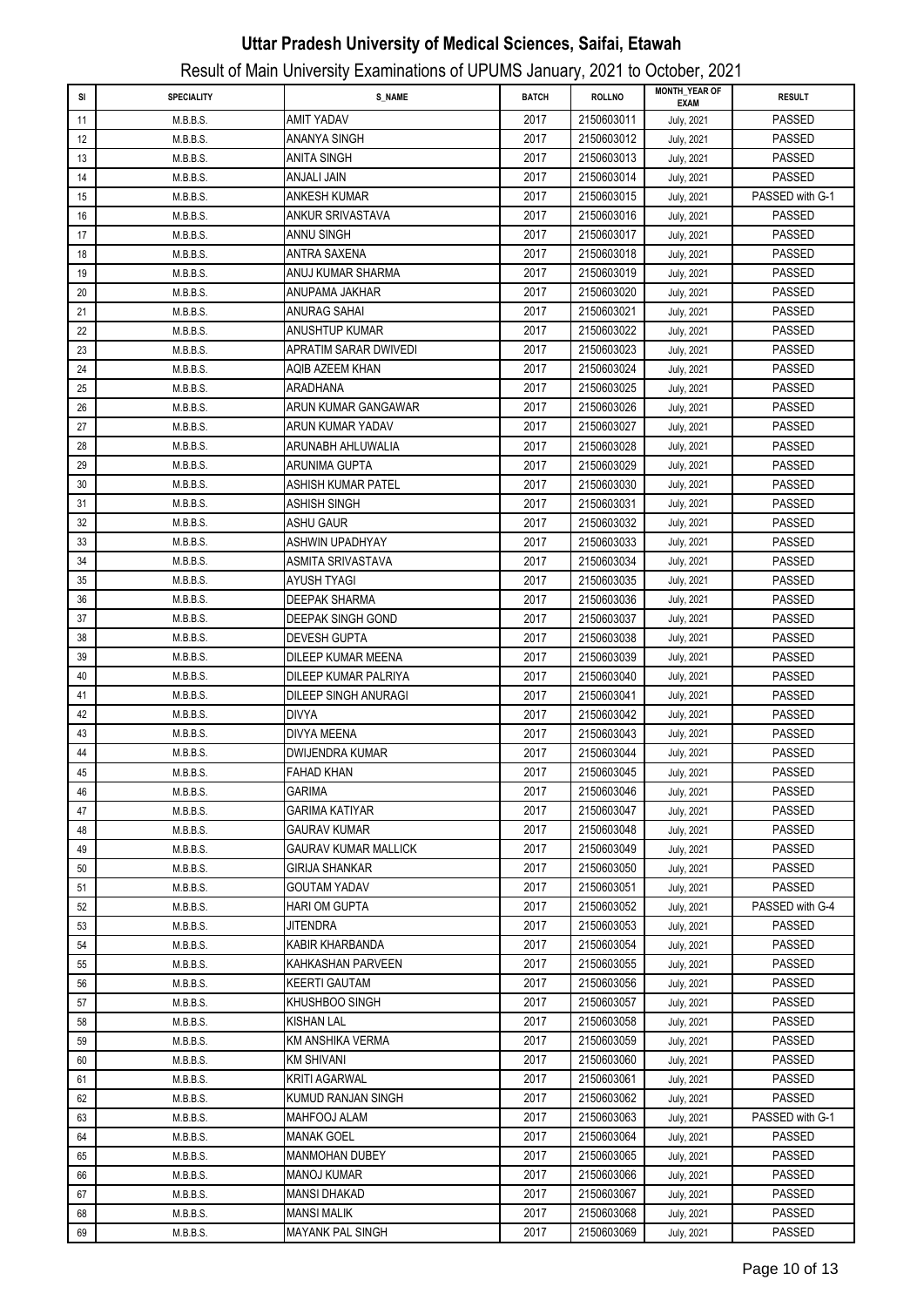| SI  | <b>SPECIALITY</b> | S NAME                      | <b>BATCH</b> | <b>ROLLNO</b> | <b>MONTH YEAR OF</b><br><b>EXAM</b> | <b>RESULT</b>   |
|-----|-------------------|-----------------------------|--------------|---------------|-------------------------------------|-----------------|
| 70  | M.B.B.S.          | <b>MEHARBAAN ALI</b>        | 2017         | 2150603070    | July, 2021                          | <b>PASSED</b>   |
| 71  | M.B.B.S.          | <b>MOHAMMAD AYAZ IDRISI</b> | 2017         | 2150603071    | July, 2021                          | <b>PASSED</b>   |
| 72  | M.B.B.S.          | MOHAMMAD YAWAR KHAN         | 2017         | 2150603072    | July, 2021                          | <b>PASSED</b>   |
| 73  | M.B.B.S.          | MOHD ALI                    | 2017         | 2150603073    | July, 2021                          | <b>PASSED</b>   |
| 74  | M.B.B.S.          | MOHAMMAD ANAS               | 2017         | 2150603074    | July, 2021                          | <b>PASSED</b>   |
| 75  | M.B.B.S.          | <b>NASEEM KHAN</b>          | 2017         | 2150603075    | July, 2021                          | <b>PASSED</b>   |
| 76  | M.B.B.S.          | <b>NAVNEET KUMAR</b>        | 2017         | 2150603076    | July, 2021                          | <b>PASSED</b>   |
| 77  | M.B.B.S.          | <b>NEHA GAUTAM</b>          | 2017         | 2150603077    | July, 2021                          | <b>PASSED</b>   |
| 78  | M.B.B.S.          | NEHA RANI                   | 2017         | 2150603078    | July, 2021                          | <b>PASSED</b>   |
| 79  | M.B.B.S.          | NIDA KHAN                   | 2017         | 2150603079    | July, 2021                          | PASSED          |
| 80  | M.B.B.S.          | NIDHI KULHAR                | 2017         | 2150603080    | July, 2021                          | <b>PASSED</b>   |
| 81  | M.B.B.S.          | NISHANT BHARDWAJ            | 2017         | 2150603081    | July, 2021                          | <b>PASSED</b>   |
| 82  | M.B.B.S.          | OZUS MISHRA                 | 2017         | 2150603082    | July, 2021                          | <b>PASSED</b>   |
| 83  | M.B.B.S.          | PARISHA GUPTA               | 2017         | 2150603083    | July, 2021                          | PASSED          |
| 84  | M.B.B.S.          | PRAGATI YADAV               | 2017         | 2150603084    | July, 2021                          | PASSED          |
| 85  | M.B.B.S.          | PRASHANT VATS               | 2017         | 2150603085    | July, 2021                          | PASSED with G-1 |
| 86  | M.B.B.S.          | PREETAM SINGH SEERVI        | 2017         | 2150603086    | July, 2021                          | Failed S3       |
| 87  | M.B.B.S.          | PRITI GAUTAM                | 2017         | 2150603087    | July, 2021                          | PASSED          |
| 88  | M.B.B.S.          | PRIYA SINGH                 | 2017         | 2150603088    | July, 2021                          | PASSED          |
| 89  | M.B.B.S.          | PRIYA YADAV                 | 2017         | 2150603089    | July, 2021                          | <b>PASSED</b>   |
| 90  | M.B.B.S.          | RADHA                       | 2017         | 2150603090    | July, 2021                          | <b>PASSED</b>   |
| 91  | M.B.B.S.          | RAHUL CHATURVEDI            | 2017         | 2150603091    | July, 2021                          | <b>PASSED</b>   |
| 92  | M.B.B.S.          | RAHUL VERMA                 | 2017         | 2150603092    | July, 2021                          | <b>PASSED</b>   |
| 93  | M.B.B.S.          | RAMAN JAISWAL               | 2017         | 2150603093    | July, 2021                          | PASSED          |
| 94  | M.B.B.S.          | RAMKRISHAN CHANDOLIA        | 2017         | 2150603094    | July, 2021                          | <b>PASSED</b>   |
| 95  | M.B.B.S.          | RASHMI                      | 2017         | 2150603095    | July, 2021                          | <b>PASSED</b>   |
| 96  | M.B.B.S.          | RAVI BHAN YADAV             | 2017         | 2150603096    | July, 2021                          | PASSED with G-3 |
| 97  | M.B.B.S.          | RAVI SAINI                  | 2017         | 2150603097    | July, 2021                          | <b>PASSED</b>   |
| 98  | M.B.B.S.          | RAZIA                       | 2017         | 2150603098    | July, 2021                          | <b>PASSED</b>   |
| 99  | M.B.B.S.          | RISHABH DUTT SAINI          | 2017         | 2150603099    | July, 2021                          | <b>PASSED</b>   |
| 100 | M.B.B.S.          | RISHABH SHARMA              | 2017         | 2150603100    | July, 2021                          | PASSED          |
| 101 | M.B.B.S.          | RITIK RANJAN                | 2017         | 2150603101    | July, 2021                          | PASSED          |
| 102 | M.B.B.S.          | ROHAMA KHATOON              | 2017         | 2150603102    | July, 2021                          | PASSED          |
| 103 | M.B.B.S.          | ROHIT KUMAR RAJBHAR         | 2017         | 2150603103    | July, 2021                          | <b>PASSED</b>   |
| 104 | M.B.B.S.          | ROHIT SAINI                 | 2017         | 2150603104    | July, 2021                          | PASSED          |
| 105 | M.B.B.S.          | ROHIT SINGH                 | 2017         | 2150603105    | July, 2021                          | <b>PASSED</b>   |
| 106 | M.B.B.S.          | <b>SACHIN KUMAR</b>         | 2017         | 2150603106    | July, 2021                          | <b>PASSED</b>   |
| 107 | M.B.B.S.          | SAHADEV SINGH               | 2017         | 2150603107    | July, 2021                          | <b>PASSED</b>   |
| 108 | M.B.B.S.          | SAKSHAM SADHYAN             | 2017         | 2150603108    | July, 2021                          | <b>PASSED</b>   |
| 109 | M.B.B.S.          | SAMARTH SRIVASTAVA          | 2017         | 2150603109    | July, 2021                          | PASSED with G-3 |
| 110 | M.B.B.S.          | <b>SARSIJ MISHRA</b>        | 2017         | 2150603110    | July, 2021                          | <b>PASSED</b>   |
| 111 | M.B.B.S.          | <b>SHAHLA PARVEEN</b>       | 2017         | 2150603111    | July, 2021                          | PASSED          |
| 112 | M.B.B.S.          | SHIVAM KUMAR                | 2017         | 2150603112    | July, 2021                          | PASSED          |
| 113 | M.B.B.S.          | SHIVAM KUMAR SINGH          | 2017         | 2150603113    | July, 2021                          | PASSED          |
| 114 | M.B.B.S.          | SHIVAM SINGH                | 2017         | 2150603114    | July, 2021                          | <b>PASSED</b>   |
| 115 | M.B.B.S.          | SHIVANI CHAUDHARY           | 2017         | 2150603115    | July, 2021                          | PASSED          |
| 116 | M.B.B.S.          | SHIVANI SHARMA              | 2017         | 2150603116    | July, 2021                          | PASSED          |
| 117 | M.B.B.S.          | SHOBHANA PATHAK             | 2017         | 2150603117    | July, 2021                          | PASSED          |
| 118 | M.B.B.S.          | SHRADDHA SINGH              | 2017         | 2150603118    | July, 2021                          | PASSED          |
| 119 | M.B.B.S.          | SHREYA VERMA                | 2017         | 2150603119    | July, 2021                          | PASSED          |
| 120 | M.B.B.S.          | SOM BHADORIA                | 2017         | 2150603120    | July, 2021                          | PASSED          |
| 121 | M.B.B.S.          | SOUMYA SRIVASTAVA           | 2017         | 2150603121    | July, 2021                          | PASSED          |
| 122 | M.B.B.S.          | <b>SPARSH SINGH</b>         | 2017         | 2150603122    | July, 2021                          | PASSED          |
| 123 | M.B.B.S.          | <b>SUGAM RASTOGI</b>        | 2017         | 2150603123    | July, 2021                          | PASSED with G-1 |
| 124 | M.B.B.S.          | SURBHI SINGH                | 2017         | 2150603124    | July, 2021                          | PASSED          |
| 125 | M.B.B.S.          | SWETA SAROJ                 | 2017         | 2150603143    | July, 2021                          | PASSED          |
| 126 | M.B.B.S.          | SWETANKSHI DIXIT            | 2017         | 2150603125    | July, 2021                          | PASSED          |
| 127 | M.B.B.S.          | TANMAY KUMAR SIDDHARTH      | 2017         | 2150603126    | July, 2021                          | PASSED with G-2 |
| 128 | M.B.B.S.          | TANU GUPTA                  | 2017         | 2150603127    | July, 2021                          | PASSED          |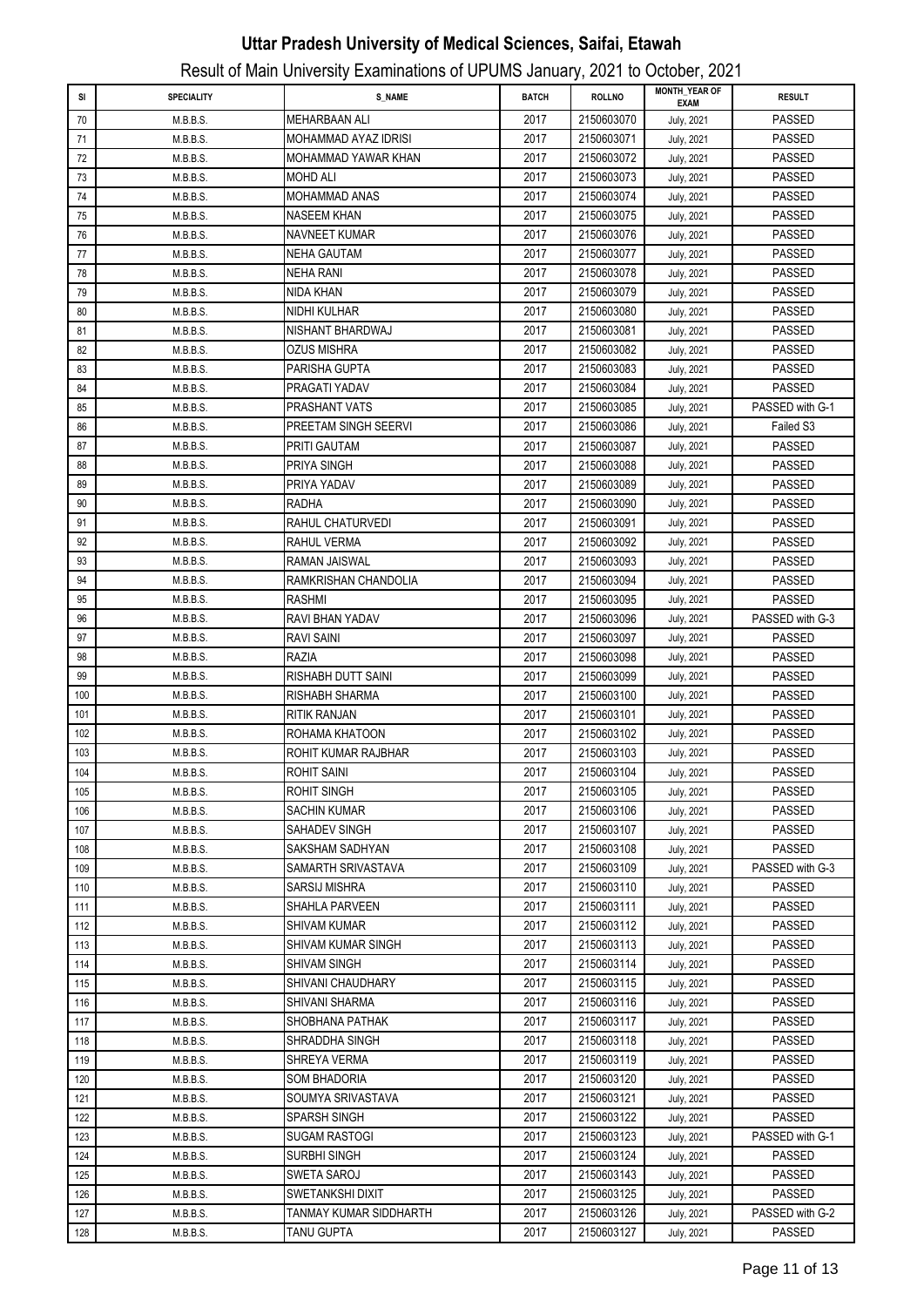| SI             | <b>SPECIALITY</b>         | <b>S_NAME</b>                     | <b>BATCH</b> | <b>ROLLNO</b>            | <b>MONTH_YEAR OF</b>     | <b>RESULT</b>                  |
|----------------|---------------------------|-----------------------------------|--------------|--------------------------|--------------------------|--------------------------------|
|                |                           |                                   |              |                          | <b>EXAM</b>              |                                |
| 129            | M.B.B.S.                  | TARUN RAO<br>TRIPTI GAUTAM        | 2017<br>2017 | 2150603128<br>2150603129 | July, 2021               | <b>PASSED</b><br><b>PASSED</b> |
| 130<br>131     | M.B.B.S.<br>M.B.B.S.      | <b>TWARITA SINGH</b>              | 2017         | 2150603130               | July, 2021<br>July, 2021 | <b>PASSED</b>                  |
| 132            | M.B.B.S.                  | UTKARSH SINGH                     | 2017         | 2150603131               | July, 2021               | <b>PASSED</b>                  |
| 133            | M.B.B.S.                  | VIDHI SINGH                       | 2017         | 2150603132               | July, 2021               | <b>PASSED</b>                  |
| 134            | M.B.B.S.                  | VIKAS SAROJ                       | 2017         | 2150603133               | July, 2021               | <b>PASSED</b>                  |
| 135            | M.B.B.S.                  | <b>VINOD KUMAR KHATIK</b>         | 2017         | 2150603134               | July, 2021               | Failed S1, S3                  |
| 136            | M.B.B.S.                  | VINOD SOLANKI                     | 2017         | 2150603135               | July, 2021               | <b>PASSED</b>                  |
| 137            | M.B.B.S.                  | VISHAL KUMAR                      | 2017         | 2150603136               | July, 2021               | PASSED with G-2                |
| 138            | M.B.B.S.                  | VISHAL SINGH YADAV                | 2017         | 2150603137               | July, 2021               | <b>PASSED</b>                  |
| 139            | M.B.B.S.                  | VISHNU KUMAR BAIRWA               | 2017         | 2150603138               | July, 2021               | <b>PASSED</b>                  |
| 140            | M.B.B.S.                  | YASH                              | 2017         | 2150603139               | July, 2021               | <b>PASSED</b>                  |
| 141            | M.B.B.S.                  | YASHI PORWAL                      | 2017         | 2150603140               | July, 2021               | <b>PASSED</b>                  |
| 142            | M.B.B.S.                  | AKASH ANAND GAUR                  | 2016         | 2150603141               | July, 2021               | PASSED with G-1                |
| 143            | M.B.B.S.                  | <b>HARIOM KUSHWAHA</b>            | 2016         | 2150603142               | July, 2021               | PASSED with G-1                |
|                |                           | PG (MD/MS/MDS) Examination (Main) |              |                          |                          |                                |
| 1              | M.D. (ANAESTHESIOLOGY)    | AGRAWAL SANKET YOGESH KUMAR       | 2018         | 215010003                | June, 2021               | PASSED                         |
| 2              | M.D. (ANAESTHESIOLOGY)    | AWADHESH SINGH                    | 2018         | 215010004                | June, 2021               | <b>PASSED</b>                  |
| 3              | M.D. (ANAESTHESIOLOGY)    | CHANDRA BHUSHAN YADAV             | 2018         | 215010005                | June, 2021               | PASSED                         |
| 4              | M.D. (ANAESTHESIOLOGY)    | MAHENDRA SINGH AZAD               | 2018         | 215010006                | June, 2021               | <b>PASSED</b>                  |
| 5              | M.D. (ANAESTHESIOLOGY)    | MANU SINGH                        | 2018         | 215010007                | June, 2021               | <b>PASSED</b>                  |
| 6              | M.D. (ANAESTHESIOLOGY)    | NARENDRA KUMAR MISHRA             | 2018         | 215010008                | June, 2021               | PASSED                         |
| $\overline{7}$ | M.D. (ANAESTHESIOLOGY)    | PRIYA GUPTA                       | 2018         | 215010009                | June, 2021               | <b>PASSED</b>                  |
| 8              | M.D. (ANAESTHESIOLOGY)    | SAUMYA SRIVASTAVA                 | 2018         | 215010010                | June, 2021               | <b>PASSED</b>                  |
| 9              | M.D. (ANAESTHESIOLOGY)    | SHUBHAM RAI                       | 2018         | 215010011                | June, 2021               | <b>PASSED</b>                  |
| 10             | M.D. (BIOCHEMISTRY)       | KALPESH GUPTA                     | 2018         | 215010012                | June, 2021               | PASSED                         |
| 11             | M.D. (BIOCHEMISTRY)       | KUMAR VIVEK ANAND                 | 2018         | 215010013                | June, 2021               | PASSED                         |
| 12             | M.D. (BIOCHEMISTRY)       | SUMIT YADAV                       | 2018         | 215010014                | June, 2021               | <b>PASSED</b>                  |
| 13             | M.D. (GENERAL MEDICINE)   | AJAY KUMAR                        | 2018         | 215010015                | June, 2021               | PASSED                         |
| 14             | M.D. (GENERAL MEDICINE)   | <b>ARINDAM DAS</b>                | 2018         | 215010016                | June, 2021               | <b>PASSED</b>                  |
| 15             | M.D. (GENERAL MEDICINE)   | AVDHESH KUMAR SINGH               | 2018         | 215010017                | June, 2021               | <b>PASSED</b>                  |
| 16             | M.D. (GENERAL MEDICINE)   | NARENDRA SINGH                    | 2018         | 215010018                | June, 2021               | <b>PASSED</b>                  |
| 17             | M.D. (GENERAL MEDICINE)   | SYED MOHD AKRAM                   | 2018         | 215010019                | June, 2021               | <b>PASSED</b>                  |
| 18             | M.D. (MICROBIOLOGY)       | ANKITA SHARMA                     | 2018         | 215010020                | June, 2021               | PASSED                         |
| 19             | M.D. (MICROBIOLOGY)       | ANURADHA MISHRA                   | 2018         | 215010021                | June, 2021               | PASSED                         |
| 20             | M.D. (MICROBIOLOGY)       | KARVI AGARWAL                     | 2018         | 215010022                | June, 2021               | PASSED                         |
| 21             | M.D. (MICROBIOLOGY)       | VIKAS YADAV                       | 2018         | 215010023                | June, 2021               | PASSED                         |
| 22             | M.D. (PAEDIATRICS)        | ANSHUMAN TRIPATHI                 | 2018         | 215010024                | June, 2021               | PASSED                         |
| 23             | M.D. (PAEDIATRICS)        | CHANDRABHAN CHAUHAN               | 2018         | 215010025                | June, 2021               | PASSED                         |
| 24             | M.D. (PAEDIATRICS)        | <b>GEMINI</b>                     | 2018         | 215010026                | June, 2021               | PASSED                         |
| 25             | M.D. (PAEDIATRICS)        | RAJEEV KUMAR                      | 2018         | 215010027                | June, 2021               | PASSED                         |
| 26             | M.D. (PAEDIATRICS)        | SONU SINGH                        | 2018         | 215010028                | June, 2021               | FAILED S2, S3                  |
| 27             | M.D. (PAEDIATRICS)        | VIKAS ANAND                       | 2018         | 215010029                | June, 2021               | PASSED                         |
|                |                           |                                   |              |                          |                          |                                |
| 28             | M.D. (PATHOLOGY)          | SEEMA SINGH                       | 2018<br>2018 | 215010030                | June, 2021               | FAILED S1, S4                  |
| 29             | M.D. (PHARMACOLOGY)       | AMIT VIKRAM SINGH                 |              | 215010031                | June, 2021               | PASSED                         |
| 30             | M.D. (PHARMACOLOGY)       | AVNEESH KUMAR                     | 2018         | 215010032                | June, 2021               | PASSED                         |
| 31             | M.D. (PHARMACOLOGY)       | DEVESH PANDEY                     | 2018         | 215010033                | June, 2021               | PASSED                         |
| 32             | M.D. (PHYSIOLOGY)         | RAJ KISHOR VISHWAKARMA            | 2018         | 215010034                | June, 2021               | PASSED                         |
| 33             | M.D. (COMMUNITY MEDICINE) | ABHINAV GANGWAR                   | 2018         | 215010035                | June, 2021               | PASSED                         |
| 34             | M.D. (COMMUNITY MEDICINE) | ANIL KUMAR SINGH                  | 2018         | 215010036                | June, 2021               | PASSED                         |
| 35             | M.D. (COMMUNITY MEDICINE) | DEEPAK KUMAR                      | 2018         | 215010037                | June, 2021               | PASSED                         |
| 36             | M.D. (COMMUNITY MEDICINE) | DIVYATA SACHAN                    | 2018         | 215010038                | June, 2021               | PASSED                         |
| 37             | M.D. (COMMUNITY MEDICINE) | IMRAN KHAN                        | 2018         | 215010039                | June, 2021               | PASSED                         |
| 38             | M.D. (COMMUNITY MEDICINE) | MANOJ KUMAR VERMA                 | 2018         | 215010040                | June, 2021               | <b>PASSED</b>                  |